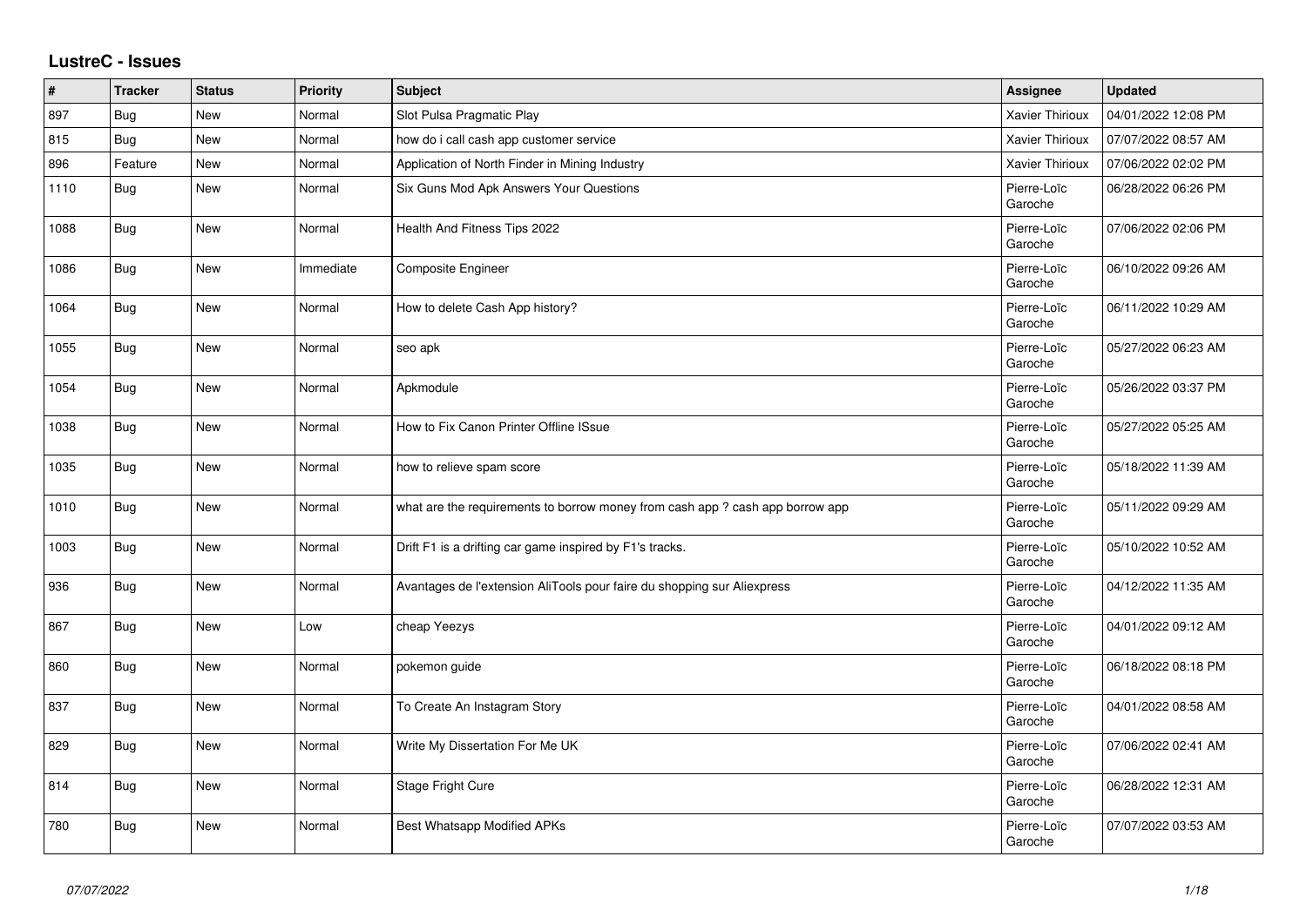| #   | <b>Tracker</b> | <b>Status</b> | <b>Priority</b> | <b>Subject</b>                                                                       | Assignee               | <b>Updated</b>      |
|-----|----------------|---------------|-----------------|--------------------------------------------------------------------------------------|------------------------|---------------------|
| 759 | Bug            | New           | Normal          | Canon IJ Network Tool                                                                | Pierre-Loïc<br>Garoche | 07/07/2022 07:20 AM |
| 727 | Bug            | <b>New</b>    | Normal          | Drive for speed simulator mod apk                                                    | Pierre-Loïc<br>Garoche | 06/27/2022 06:33 AM |
| 713 | <b>Bug</b>     | <b>New</b>    | High            | Why Cupcake 2048 is a addictive game?                                                | Pierre-Loïc<br>Garoche | 04/01/2022 09:34 AM |
| 707 | Bug            | New           | Normal          | Why Accounting Assignments Are Beneficial For The Students?                          | Pierre-Loïc<br>Garoche | 07/04/2022 06:59 PM |
| 685 | Bug            | <b>New</b>    | Low             | youtube thumbnail downloader                                                         | Pierre-Loïc<br>Garoche | 07/05/2022 12:45 PM |
| 674 | <b>Bug</b>     | New           | Normal          | The best game in 2021                                                                | Pierre-Loïc<br>Garoche | 07/07/2022 12:49 AM |
| 671 | Bug            | <b>New</b>    | Normal          | Hot games                                                                            | Pierre-Loïc<br>Garoche | 07/06/2022 02:14 AM |
| 663 | Bug            | New           | Normal          | Know how the Cash app twitches words in a detailed way.                              | Pierre-Loïc<br>Garoche | 06/28/2022 07:08 PM |
| 602 | <b>Bug</b>     | <b>New</b>    | Normal          | Best Essay Writing Service UK                                                        | Pierre-Loïc<br>Garoche | 07/05/2022 01:28 AM |
| 601 | <b>Bug</b>     | <b>New</b>    | Normal          | Best Essay Writing Service UK                                                        | Pierre-Loïc<br>Garoche | 07/07/2022 12:14 PM |
| 582 | <b>Bug</b>     | <b>New</b>    | Normal          | Cash App Won't Let Me Send Money If There Is A Low Balance Available                 | Pierre-Loïc<br>Garoche | 07/05/2022 11:59 PM |
| 571 | Bug            | <b>New</b>    | Normal          | How may the Cash app dispute your trade?                                             | Pierre-Loïc<br>Garoche | 07/02/2022 11:09 AM |
| 570 | <b>Bug</b>     | <b>New</b>    | Normal          | What is Sutton bank cash app customer service phone number?                          | Pierre-Loïc<br>Garoche | 07/07/2022 05:01 PM |
| 569 | <b>Bug</b>     | New           | Normal          | What is the incoming and outgoing mail server for Outlook IMAP settings?             | Pierre-Loïc<br>Garoche | 07/05/2022 05:35 PM |
| 534 | Bug            | New           | Normal          | Know how to initiate cash app refund by contacting the technical team                | Pierre-Loïc<br>Garoche | 07/07/2022 03:31 PM |
| 523 | <b>Bug</b>     | <b>New</b>    | Normal          | What Is The Right Google Account Recovery Aid To Regain Account Access?              | Pierre-Loïc<br>Garoche | 07/07/2022 04:58 PM |
| 501 | <b>Bug</b>     | <b>New</b>    | Normal          | How Do I Annihilate Cash App Transfer Failed Problems Effectively                    | Pierre-Loïc<br>Garoche | 07/07/2022 04:43 PM |
| 500 | <b>Bug</b>     | New           | Normal          | Simply contact the technical team, to find the solution to cash app refund problems. | Pierre-Loïc<br>Garoche | 07/07/2022 12:21 PM |
| 275 | <b>Bug</b>     | New           | Normal          | Activate Cash App Card With Or Without QR - Step By Step Guide                       | Pierre-Loïc<br>Garoche | 07/07/2022 04:17 PM |
| 251 | <b>Bug</b>     | New           | Normal          | All About Cash App Transfer Fail Problems                                            | Pierre-Loïc<br>Garoche | 07/07/2022 01:55 PM |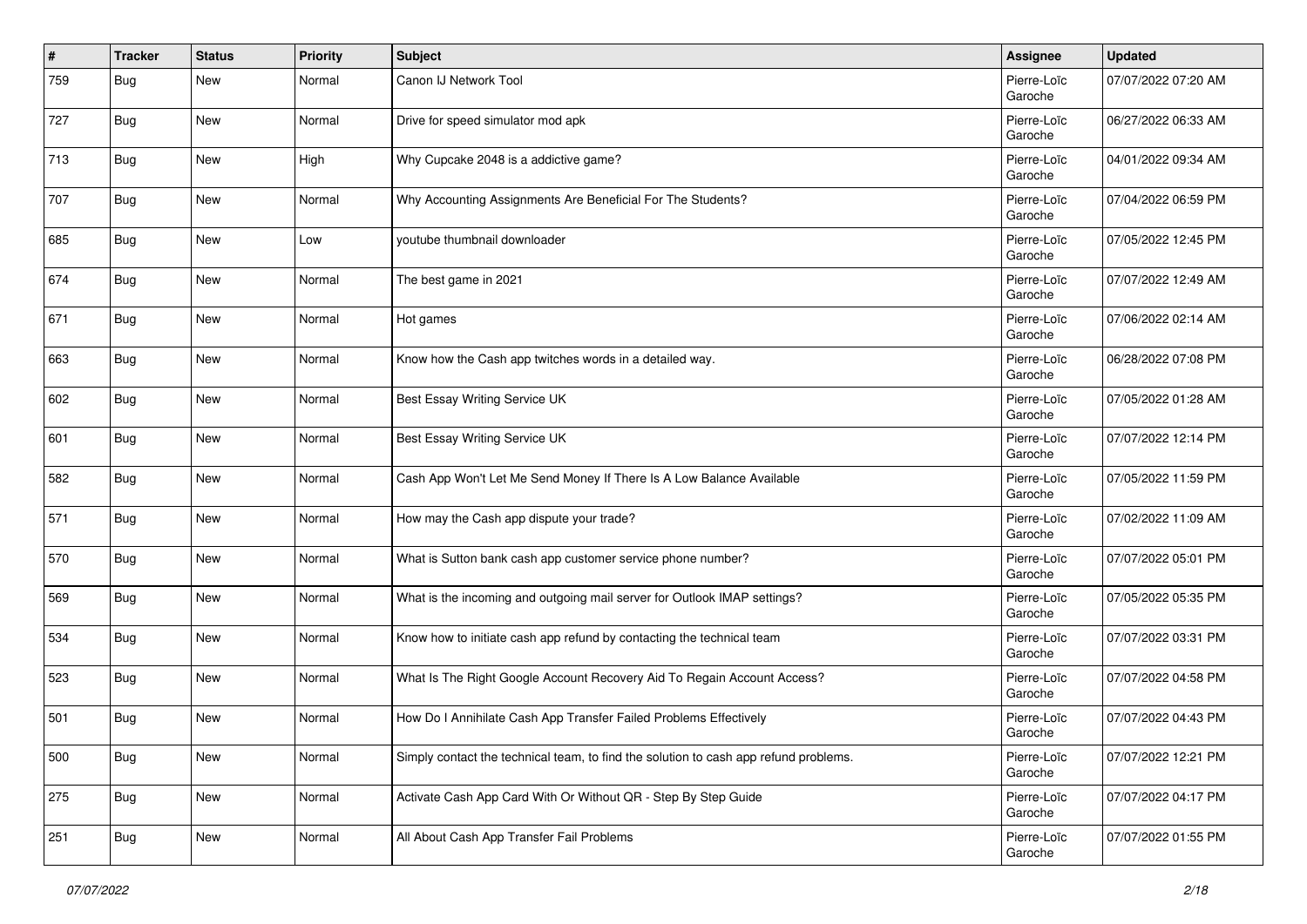| $\#$ | <b>Tracker</b> | <b>Status</b> | <b>Priority</b> | <b>Subject</b>                                                                       | Assignee               | <b>Updated</b>      |
|------|----------------|---------------|-----------------|--------------------------------------------------------------------------------------|------------------------|---------------------|
| 249  | Bug            | New           | Normal          | Steps to Activate Cash App Card in Less then 2 Minutes - Get Information             | Pierre-Loïc<br>Garoche | 06/21/2022 07:52 PM |
| 231  | Bug            | New           | Normal          | Is the ringtone download difficult or not?                                           | Pierre-Loïc<br>Garoche | 07/04/2022 05:42 PM |
| 188  | Bug            | <b>New</b>    | Normal          | Why are university students buying assignments online?                               | Pierre-Loïc<br>Garoche | 07/07/2022 02:34 PM |
| 155  | Bug            | New           | Normal          | Cant access my cash app account                                                      | Pierre-Loïc<br>Garoche | 07/05/2022 04:42 PM |
| 120  | Bug            | New           | Normal          | ghfjtkx                                                                              | Pierre-Loïc<br>Garoche | 07/07/2022 01:43 PM |
| 96   | Bug            | Resolved      | High            | Lustrec installation failed                                                          | Pierre-Loïc<br>Garoche | 04/01/2022 08:11 AM |
| 92   | Bug            | <b>New</b>    | High            | expression should have been normalized in EMF backend                                | Pierre-Loïc<br>Garoche | 07/07/2022 12:43 PM |
| 88   | Bug            | New           | Normal          | kind2 output: When for node arguments                                                | Pierre-Loïc<br>Garoche | 07/07/2022 02:12 PM |
| 78   | Bug            | In Progress   | Normal          | Why generate MCDC conditions for constant flows?                                     | Pierre-Loïc<br>Garoche | 04/01/2022 08:08 AM |
| 74   | Bug            | New           | Normal          | const is not supported inside contract                                               | Pierre-Loïc<br>Garoche | 07/07/2022 04:58 PM |
| 73   | Bug            | New           | Urgent          | properties ID is not set in Json in EMF backend                                      | Pierre-Loïc<br>Garoche | 06/27/2022 09:11 PM |
| 72   | Bug            | New           | Normal          | Simulinkd does not match Lustre using EMF backend when using nested Merge expression | Pierre-Loïc<br>Garoche | 04/01/2022 08:06 AM |
| 1100 | Feature        | New           | Low             | <b>Food Products</b>                                                                 | Pierre-Loïc<br>Garoche | 06/28/2022 09:40 AM |
| 960  | Feature        | New           | Normal          | Zooming Instagram Picture In Full HD                                                 | Pierre-Loïc<br>Garoche | 07/07/2022 06:59 PM |
| 931  | Feature        | <b>New</b>    | High            | Situs Judi Slot Online apel888                                                       | Pierre-Loïc<br>Garoche | 07/06/2022 06:00 AM |
| 868  | Feature        | New           | Normal          | What Is the Role of a Graphic Designer?                                              | Pierre-Loïc<br>Garoche | 04/01/2022 09:12 AM |
| 866  | Feature        | New           | Normal          | Northern Ireland Dissertation Writing Service                                        | Pierre-Loïc<br>Garoche | 04/01/2022 09:12 AM |
| 861  | Feature        | New           | Low             | <b>Understanding Situational Depression</b>                                          | Pierre-Loïc<br>Garoche | 04/01/2022 09:12 AM |
| 824  | Feature        | New           | Normal          | How to watch Fox News on my Smart TV or similar devices?                             | Pierre-Loïc<br>Garoche | 06/27/2022 08:32 PM |
| 823  | Feature        | New           | Normal          | How much does Disney Plus cost?                                                      | Pierre-Loïc<br>Garoche | 06/27/2022 04:05 AM |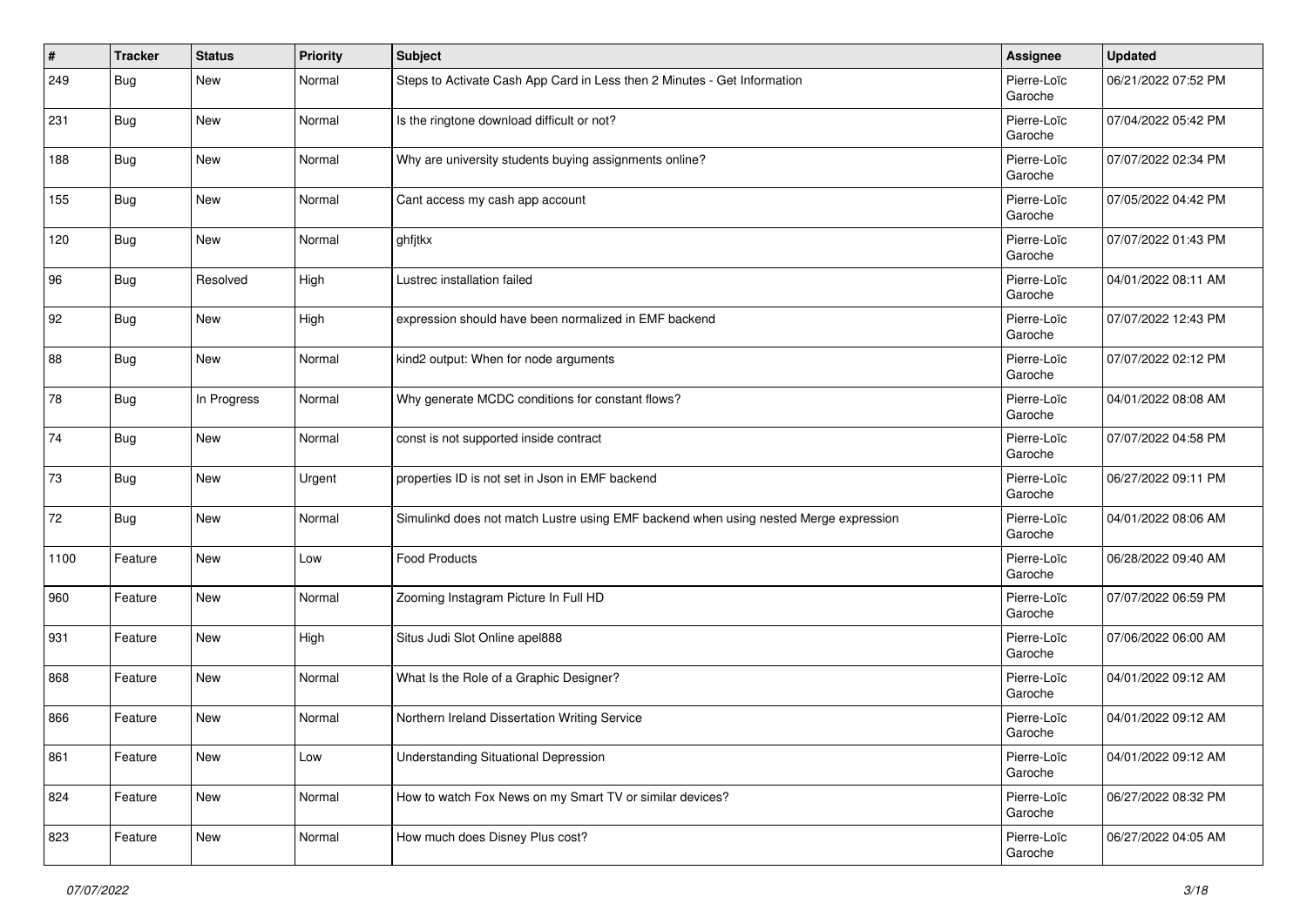| #    | <b>Tracker</b> | <b>Status</b> | <b>Priority</b> | <b>Subject</b>                                                | Assignee               | <b>Updated</b>      |
|------|----------------|---------------|-----------------|---------------------------------------------------------------|------------------------|---------------------|
| 803  | Feature        | New           | High            | Ketamine Online Store                                         | Pierre-Loïc<br>Garoche | 07/07/2022 08:26 AM |
| 793  | Feature        | New           | Urgent          | Where can I find cheap FIFA coins?                            | Pierre-Loïc<br>Garoche | 07/06/2022 05:31 AM |
| 779  | Feature        | New           | Normal          | Latest Whatsapp groups for Teens                              | Pierre-Loïc<br>Garoche | 07/07/2022 04:13 PM |
| 606  | Feature        | New           | Normal          | Play unblocked cookie crush 3                                 | Pierre-Loïc<br>Garoche | 07/05/2022 09:05 PM |
| 578  | Feature        | New           | High            | Derrick Gore                                                  | Pierre-Loïc<br>Garoche | 07/07/2022 04:35 AM |
| 575  | Feature        | New           | Low             | cheap jordan replicas for sale                                | Pierre-Loïc<br>Garoche | 07/07/2022 08:55 AM |
| 572  | Feature        | New           | Normal          | New features of WhatsApp Plus on Android phones               | Pierre-Loïc<br>Garoche | 07/07/2022 06:06 PM |
| 521  | Feature        | New           | Normal          | Check out the Cash app Card balance for an overdraft.         | Pierre-Loïc<br>Garoche | 07/07/2022 01:07 AM |
| 263  | Feature        | New           | Normal          | Wrecked Car Is Nothing But A Worthless                        | Pierre-Loïc<br>Garoche | 07/07/2022 10:43 AM |
| 224  | Feature        | New           | Normal          | Instant Personal Loan                                         | Pierre-Loïc<br>Garoche | 06/28/2022 04:40 PM |
| 216  | Feature        | New           | High            | Barry Keoghan                                                 | Pierre-Loïc<br>Garoche | 07/03/2022 11:43 PM |
| 63   | Feature        | New           | Normal          | Skip normalization step in mutation generation if it possible | Pierre-Loïc<br>Garoche | 07/05/2022 03:53 AM |
| 1128 | <b>Bug</b>     | New           | Normal          | cvjvfbdi                                                      | Hamza<br>Bourbouh      | 07/07/2022 03:46 PM |
| 976  | Bug            | New           | Normal          | How to delete the cash app account history right now?         | Hamza<br>Bourbouh      | 06/28/2022 11:22 AM |
| 718  | <b>Bug</b>     | New           | High            | Solve Complex Accounting Assignments                          | Hamza<br>Bourbouh      | 07/07/2022 01:52 AM |
| 536  | <b>Bug</b>     | New           | Normal          | How to check the balance on the cash app card                 | Hamza<br>Bourbouh      | 07/07/2022 09:31 AM |
| 162  | Bug            | New           | Normal          | gfyuik9                                                       | Hamza<br>Bourbouh      | 04/01/2022 08:01 AM |
| 1017 | Feature        | New           | Normal          | fleeing the complex                                           | Hamza<br>Bourbouh      | 05/13/2022 06:33 AM |
| 1047 | <b>Bug</b>     | New           | Normal          | Opensea                                                       | Corentin<br>Lauverjat  | 05/24/2022 02:32 PM |
| 818  | <b>Bug</b>     | New           | Normal          | Have you ever played a basketball game?                       | Corentin<br>Lauverjat  | 04/01/2022 08:55 AM |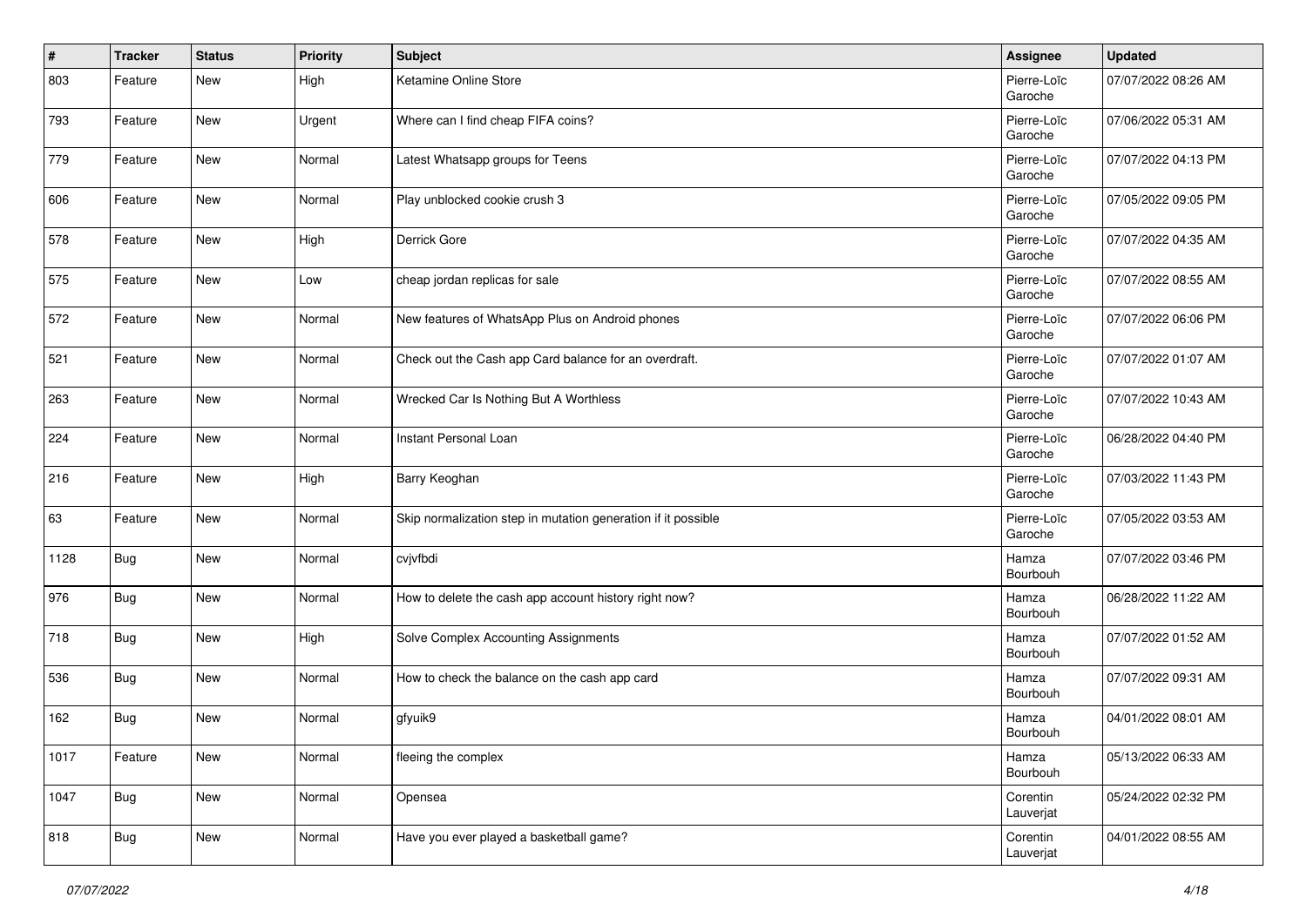| #    | <b>Tracker</b> | <b>Status</b> | <b>Priority</b> | <b>Subject</b>                                                                 | Assignee              | <b>Updated</b>      |
|------|----------------|---------------|-----------------|--------------------------------------------------------------------------------|-----------------------|---------------------|
| 761  | Bug            | <b>New</b>    | Normal          | What is it about basketball that makes it so popular in the United States?     | Corentin<br>Lauverjat | 07/05/2022 11:09 AM |
| 264  | Bug            | <b>New</b>    | Normal          | We Buy Your Unwanted Car                                                       | Corentin<br>Lauverjat | 07/06/2022 03:49 AM |
| 1146 | <b>Bug</b>     | <b>New</b>    | Normal          | The site that provides the best free ringtones 2022                            | Christophe<br>Garion  | 07/07/2022 10:08 AM |
| 1093 | Bug            | <b>New</b>    | Normal          | Uniswap Exchange                                                               | Christophe<br>Garion  | 06/14/2022 11:55 AM |
| 1074 | Bug            | <b>New</b>    | Normal          | Dissertation writing help at economical rates!                                 | Christophe<br>Garion  | 06/06/2022 04:48 PM |
| 1000 | <b>Bug</b>     | New           | Normal          | Super easy way to zoom photos and upload to Instagram                          | Christophe<br>Garion  | 07/06/2022 01:59 PM |
| 986  | Bug            | <b>New</b>    | Normal          | dbhdsvbhdf                                                                     | Christophe<br>Garion  | 06/27/2022 04:12 PM |
| 955  | Bug            | <b>New</b>    | Normal          | How Long Does Verification Take On Cash App If You Apply For The Verification? | Christophe<br>Garion  | 07/05/2022 02:41 PM |
| 939  | Bug            | <b>New</b>    | Normal          | Ability to change sound notifications                                          | Christophe<br>Garion  | 06/27/2022 11:29 PM |
| 938  | Bug            | <b>New</b>    | Normal          | Would you like to have your own ringtone                                       | Christophe<br>Garion  | 06/26/2022 09:54 PM |
| 858  | Bug            | <b>New</b>    | Normal          | opourid                                                                        | Christophe<br>Garion  | 04/01/2022 09:13 AM |
| 805  | Bug            | <b>New</b>    | Normal          | Ketamine Online Store                                                          | Christophe<br>Garion  | 07/01/2022 02:49 AM |
| 797  | Bug            | <b>New</b>    | Normal          | Psychedelic                                                                    | Christophe<br>Garion  | 07/06/2022 12:46 AM |
| 723  | Bug            | <b>New</b>    | High            | The best horror game in 2021                                                   | Christophe<br>Garion  | 07/05/2022 01:21 PM |
| 722  | Bug            | <b>New</b>    | Normal          | Vergrößern Sie Instagram-Fotos mit instazoom                                   | Christophe<br>Garion  | 07/07/2022 06:53 PM |
| 694  | Bug            | <b>New</b>    | Normal          | How to Get Guidance On How To Cash App Withdrawal Limit?                       | Christophe<br>Garion  | 07/07/2022 11:18 AM |
| 580  | Bug            | <b>New</b>    | High            | What is Narrative Essay?                                                       | Christophe<br>Garion  | 07/05/2022 12:04 AM |
| 579  | <b>Bug</b>     | New           | Normal          | YOUR CV MAKES YOUR FIRST IMPRESSION                                            | Christophe<br>Garion  | 07/05/2022 07:46 PM |
| 535  | <b>Bug</b>     | New           | Normal          | Getting Tangled Problems When You Try To Apply For Cash App Delete Account     | Christophe<br>Garion  | 07/05/2022 08:58 PM |
| 498  | Bug            | New           | Normal          | Téléchargeur SoundCloud : SoundCloud en Mp3                                    | Christophe<br>Garion  | 07/07/2022 12:46 PM |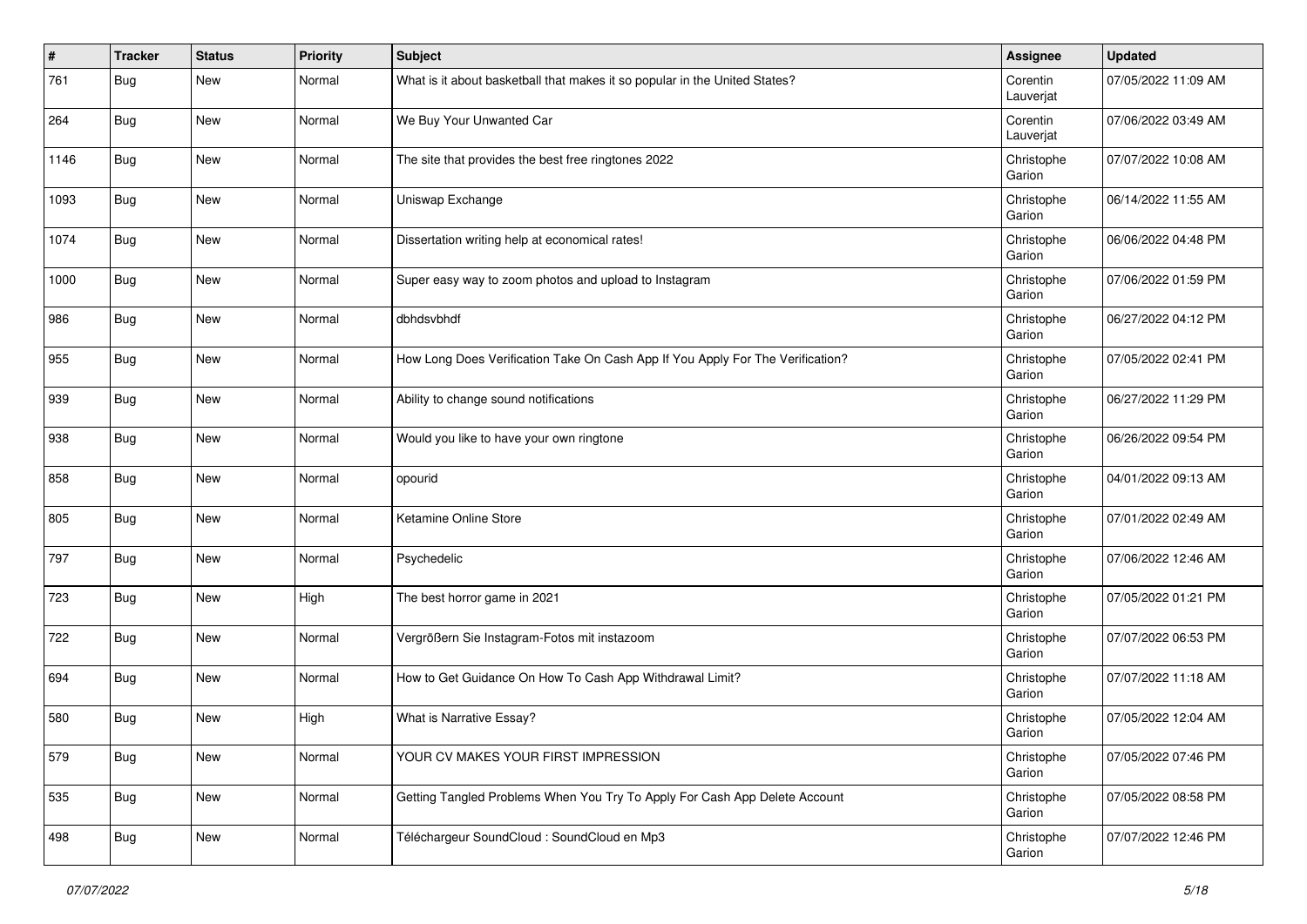| #    | <b>Tracker</b> | <b>Status</b> | <b>Priority</b> | <b>Subject</b>                                                                                     | <b>Assignee</b>      | <b>Updated</b>      |
|------|----------------|---------------|-----------------|----------------------------------------------------------------------------------------------------|----------------------|---------------------|
| 270  | <b>Bug</b>     | New           | Normal          | Logo Mansion                                                                                       | Christophe<br>Garion | 04/01/2022 08:20 AM |
| 153  | <b>Bug</b>     | <b>New</b>    | Normal          | urgent loan online                                                                                 | Christophe<br>Garion | 07/06/2022 04:39 AM |
| 152  | <b>Bug</b>     | <b>New</b>    | High            | professional bridal makeup artist                                                                  | Christophe<br>Garion | 07/06/2022 04:28 AM |
| 1109 | Feature        | <b>New</b>    | Normal          | Six Guns Mod Apk Answers Your Questions                                                            | Christophe<br>Garion | 07/06/2022 03:23 AM |
| 1107 | Feature        | <b>New</b>    | High            | Where do you have to find an application to watch news and sports videos?                          | Christophe<br>Garion | 07/06/2022 02:17 PM |
| 1037 | Feature        | <b>New</b>    | Normal          | 1p lsd                                                                                             | Christophe<br>Garion | 05/19/2022 05:25 AM |
| 899  | Feature        | <b>New</b>    | Normal          | Application of Optical Fiber Gyroscope                                                             | Christophe<br>Garion | 04/02/2022 11:23 AM |
| 531  | Bug            | <b>New</b>    | Normal          | Cheap Assignment Writing Service UK                                                                | Anonymous            | 07/07/2022 01:02 PM |
| 530  | Bug            | <b>New</b>    | Normal          | Cheap Assignment Writing Service UK                                                                | Anonymous            | 07/06/2022 03:34 PM |
| 513  | Bug            | New           | Normal          | Unlock cash app account using the easy steps:                                                      | Anonymous            | 07/07/2022 03:49 PM |
| 486  | Bug            | <b>New</b>    | Low             | HP Wireless Printer Setup                                                                          | Anonymous            | 07/07/2022 12:36 PM |
| 293  | <b>Bug</b>     | New           | Immediate       | <b>CMT Direct Wix</b>                                                                              | Anonymous            | 04/01/2022 07:21 AM |
| 274  | Bug            | New           | Normal          | How AI is transforming coupon marketing campaigns?                                                 | Anonymous            | 06/27/2022 01:54 PM |
| 269  | Bug            | <b>New</b>    | Normal          | Is there such a site for app design?                                                               | Anonymous            | 07/06/2022 03:56 AM |
| 226  | <b>Bug</b>     | New           | Normal          | How to find reliable service reviews                                                               | Anonymous            | 04/01/2022 08:46 AM |
| 203  | Bug            | New           | Low             | Airport Taxi Guildford                                                                             | Anonymous            | 07/05/2022 07:16 PM |
| 167  | Bug            | <b>New</b>    | Normal          | instant loan without documents                                                                     | Anonymous            | 07/06/2022 11:48 AM |
| 118  | <b>Bug</b>     | New           | Normal          | golf                                                                                               | Anonymous            | 07/07/2022 08:57 AM |
| 511  | Feature        | <b>New</b>    | Normal          | Fashion                                                                                            | Anonymous            | 07/07/2022 05:12 AM |
| 510  | Feature        | New           | Normal          | Fashion                                                                                            | Anonymous            | 07/07/2022 02:07 PM |
| 509  | Feature        | New           | Normal          | Fashion                                                                                            | Anonymous            | 07/07/2022 09:38 AM |
| 281  | Feature        | New           | Normal          | what are the types of Ringtones?                                                                   | Anonymous            | 07/07/2022 01:53 PM |
| 1148 | Bug            | New           | Immediate       | Suonerie gratuite per Android                                                                      |                      | 07/07/2022 11:35 AM |
| 1147 | Bug            | New           | Normal          | puzzle game fix bug                                                                                |                      | 07/07/2022 10:24 AM |
| 1145 | <b>Bug</b>     | New           | Normal          | IHG Is Extending Its Already Impressive Roster with a New Luxury Collection of Independent Hotels? |                      | 07/05/2022 12:50 PM |
| 1144 | <b>Bug</b>     | <b>New</b>    | Normal          | <b>Tour Packages</b>                                                                               |                      | 07/05/2022 07:55 AM |
| 1143 | Bug            | New           | Normal          | Soap2day                                                                                           |                      | 07/04/2022 11:04 AM |
| 1137 | <b>Bug</b>     | New           | Normal          | Professional report                                                                                |                      | 07/01/2022 05:19 PM |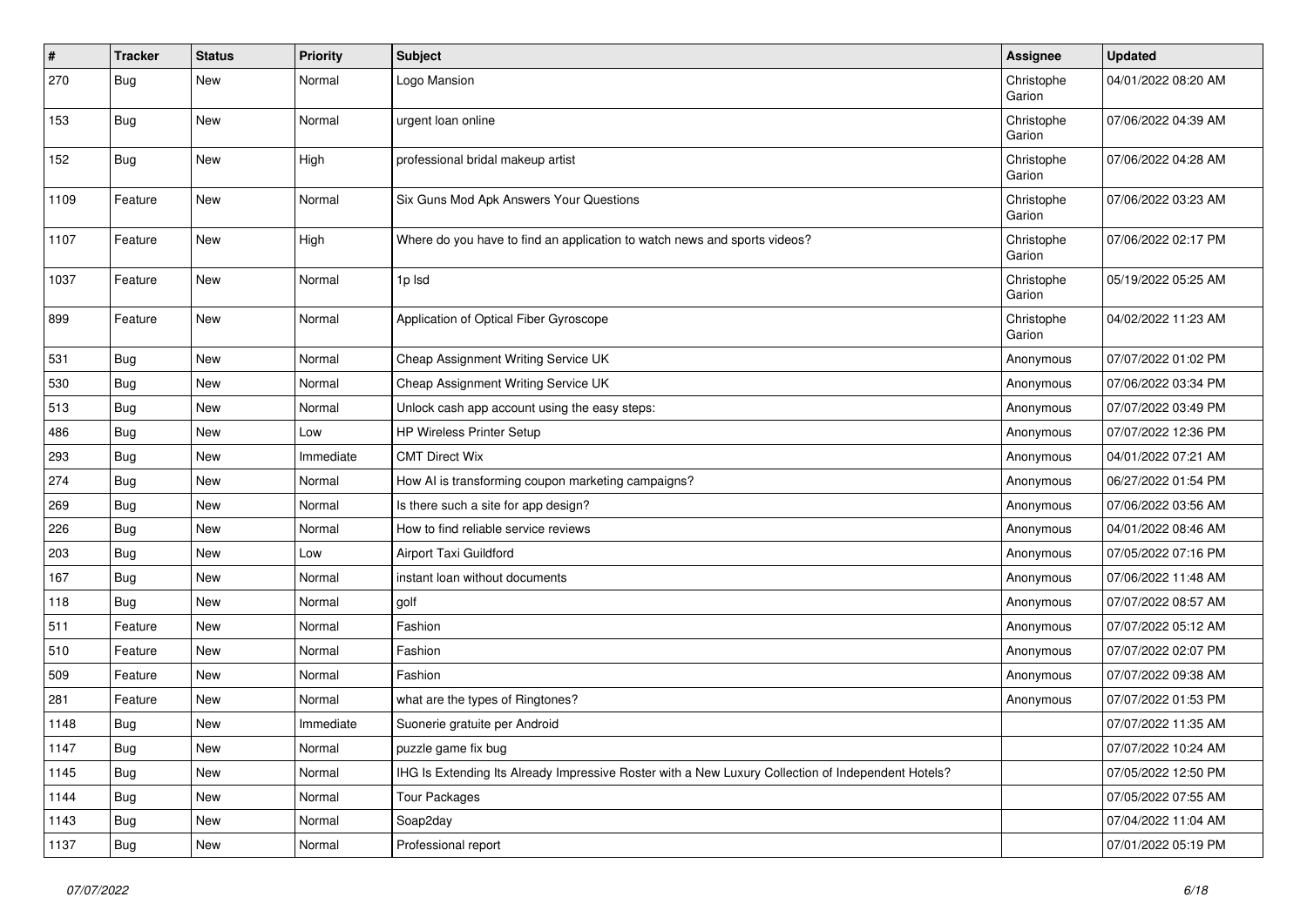| $\pmb{\sharp}$ | <b>Tracker</b> | <b>Status</b> | <b>Priority</b> | <b>Subject</b>                                                                                                                                           | Assignee | <b>Updated</b>      |
|----------------|----------------|---------------|-----------------|----------------------------------------------------------------------------------------------------------------------------------------------------------|----------|---------------------|
| 1136           | Bug            | New           | Normal          | Can I Talk To A Live Person At Facebook? Clarify Concerns Effectively                                                                                    |          | 07/01/2022 08:10 AM |
| 1135           | Bug            | New           | Normal          | How to word games - 5 letter words                                                                                                                       |          | 07/01/2022 05:52 AM |
| 1134           | Bug            | New           | Normal          | Is WhatsApp Aero Worth Downloading?                                                                                                                      |          | 07/01/2022 04:03 AM |
| 1133           | Bug            | <b>New</b>    | Normal          | Flagle, what is it?                                                                                                                                      |          | 06/30/2022 10:37 AM |
| 1132           | Bug            | <b>New</b>    | Normal          | Registration process on Huobi                                                                                                                            |          | 06/30/2022 05:10 AM |
| 1131           | Bug            | New           | Normal          | Calculatrice Forex pour calculer les paramètres de la copie des transactions                                                                             |          | 06/29/2022 07:24 PM |
| 1129           | Bug            | New           | Normal          | how to enable direct deposit on cash app?                                                                                                                |          | 06/28/2022 10:44 AM |
| 1127           | Bug            | New           | Normal          | Is there any support to find Google Feud answers?                                                                                                        |          | 06/27/2022 04:27 AM |
| 1126           | Bug            | New           | Normal          | 1PLSD                                                                                                                                                    |          | 06/25/2022 09:36 AM |
| 1125           | Bug            | <b>New</b>    | Normal          | What is Wordscapes?                                                                                                                                      |          | 06/24/2022 09:05 AM |
| 1124           | Bug            | New           | Normal          | Cookie clicker unblocked                                                                                                                                 |          | 06/24/2022 05:14 AM |
| 1123           | Bug            | New           | Normal          | Where To Watch FIFA World Cup 2022                                                                                                                       |          | 06/24/2022 03:51 AM |
| 1122           | Bug            | <b>New</b>    | Normal          | Count the number of words on the Microsoft Word application in the phone                                                                                 |          | 06/23/2022 04:19 AM |
| 1121           | Bug            | New           | Normal          | LustreC do not run                                                                                                                                       |          | 06/22/2022 08:43 AM |
| 1120           | Bug            | <b>New</b>    | Normal          | Summary of 5 best coloring apps on phones                                                                                                                |          | 07/07/2022 06:57 PM |
| 1119           | Bug            | New           | Normal          | Klondike Solitaire                                                                                                                                       |          | 06/27/2022 03:00 PM |
| 1118           | Bug            | <b>New</b>    | Normal          | <b>Gameplay Minecraft</b>                                                                                                                                |          | 06/27/2022 10:33 AM |
| 1117           | Bug            | New           | Normal          | Equal Words - Word search game for PC and Windows Phone                                                                                                  |          | 06/29/2022 04:58 AM |
| 1116           | Bug            | New           | Normal          | ipTV smarts pro                                                                                                                                          |          | 07/06/2022 02:17 PM |
| 1115           | Bug            | New           | Normal          | How to access your saved favorite Tiktok                                                                                                                 |          | 06/28/2022 03:59 PM |
| 1114           | Bug            | New           | Normal          | To control the car, all you must do is click to go left or right and release the button to go straight.                                                  |          | 07/07/2022 07:11 PM |
| 1113           | Bug            | New           | Normal          | Press the button to control your car                                                                                                                     |          | 06/20/2022 12:09 PM |
| 1112           | Bug            | <b>New</b>    | Normal          | What Cash App Policy Says If Random Person Sent Me Money On Cash App?                                                                                    |          | 06/27/2022 02:39 AM |
| 1111           | Bug            | New           | Normal          | LOLBeans is a fun battle royale game where you race with other players while avoiding obstacles. Reach the<br>end of the course in competitive gameplay! |          | 07/07/2022 08:52 AM |
| 1108           | Bug            | <b>New</b>    | Normal          | Six Guns Mod Apk Answers Your Questions                                                                                                                  |          | 07/07/2022 04:28 PM |
| 1106           | Bug            | New           | Normal          | How Do I Get Cash App ++ Without Confronting Any Technical Glitches?                                                                                     |          | 06/25/2022 09:53 PM |
| 1105           | Bug            | <b>New</b>    | High            | What is Mahjong online?                                                                                                                                  |          | 06/28/2022 03:47 AM |
| 1104           | <b>Bug</b>     | New           | Normal          | Idle game fix bug                                                                                                                                        |          | 07/05/2022 11:42 AM |
| 1103           | Bug            | New           | Normal          | Idle game fix bug                                                                                                                                        |          | 06/25/2022 09:08 PM |
| 1102           | Bug            | New           | Normal          | Charlottesville Travel Guide?                                                                                                                            |          | 07/07/2022 08:50 AM |
| 1101           | Bug            | New           | Normal          | How to Delete Cash App History at once?                                                                                                                  |          | 06/27/2022 01:33 PM |
| 1098           | <b>Bug</b>     | New           | Normal          | Life of a Fisherman                                                                                                                                      |          | 07/07/2022 02:20 AM |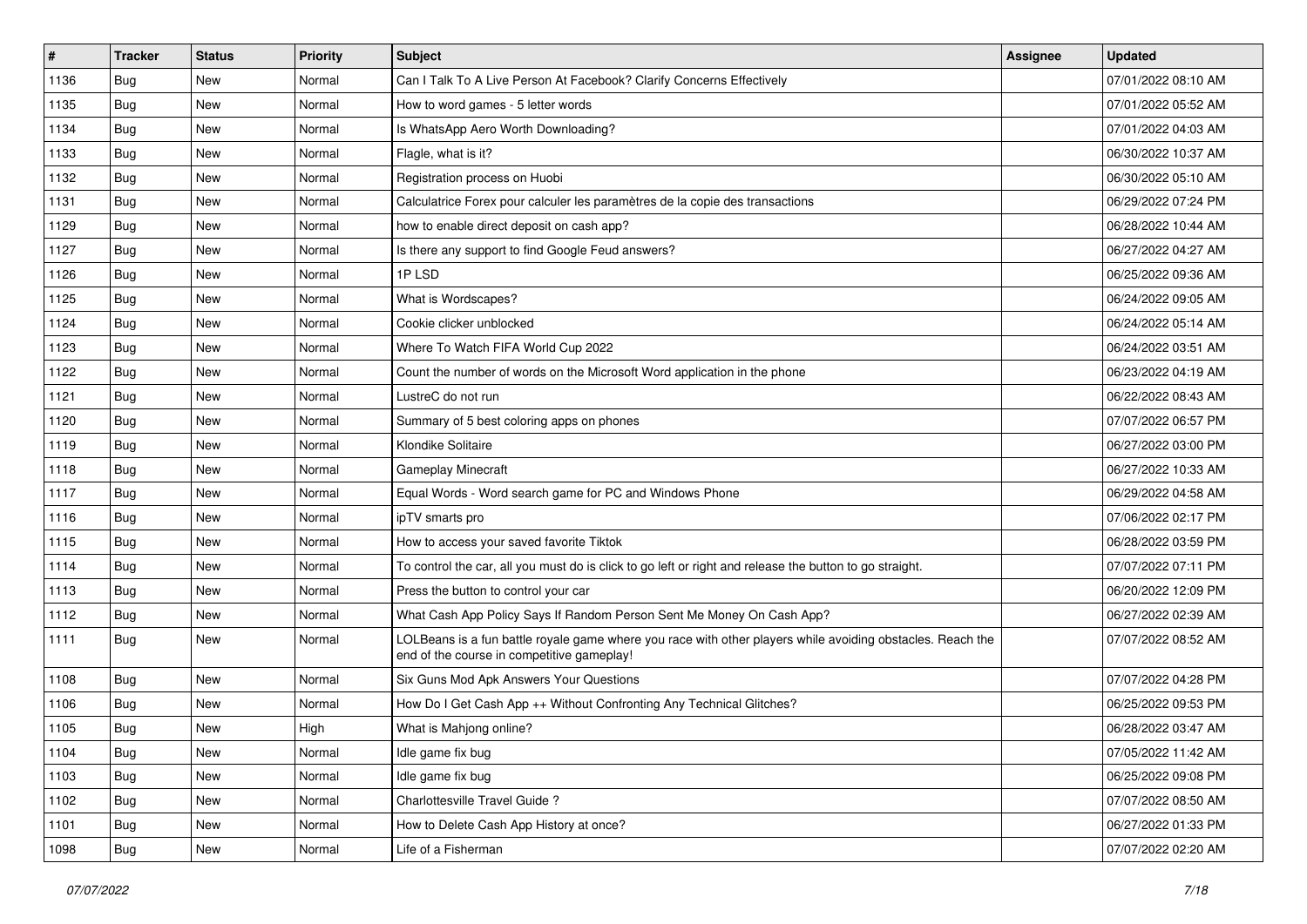| $\vert$ # | <b>Tracker</b> | <b>Status</b> | Priority | Subject                                                     | <b>Assignee</b> | <b>Updated</b>      |
|-----------|----------------|---------------|----------|-------------------------------------------------------------|-----------------|---------------------|
| 1097      | Bug            | New           | Normal   | Race and experience new life.                               |                 | 07/06/2022 06:19 AM |
| 1096      | Bug            | <b>New</b>    | Normal   | Race and experience new life.                               |                 | 06/26/2022 06:07 PM |
| 1094      | Bug            | New           | Normal   | What time does direct deposit hit Cash App?                 |                 | 06/14/2022 03:27 PM |
| 1092      | Bug            | <b>New</b>    | Normal   | Ellison Estate Vineyard                                     |                 | 06/20/2022 12:03 PM |
| 1091      | Bug            | <b>New</b>    | Normal   | Find family fun indoors and outdoors in the Jungfrau Region |                 | 06/14/2022 09:33 AM |
| 1090      | Bug            | <b>New</b>    | Normal   | Pay Someone To Do My Assignment                             |                 | 06/11/2022 03:15 PM |
| 1089      | Bug            | <b>New</b>    | Normal   | Pay Someone To Do My Assignment                             |                 | 06/15/2022 04:44 AM |
| 1087      | Bug            | New           | Normal   | How do new writers start out?                               |                 | 07/06/2022 02:17 PM |
| 1084      | Bug            | <b>New</b>    | Normal   | <b>Trippie Redd</b>                                         |                 | 06/11/2022 09:05 AM |
| 1083      | Bug            | <b>New</b>    | Normal   | coin base review                                            |                 | 06/11/2022 09:13 AM |
| 1082      | Bug            | New           | Normal   | Reset chime bank password without phone number              |                 | 06/15/2022 11:56 AM |
| 1080      | Bug            | New           | Normal   | How to use Math Wallet   Nexo wallet   CoinTiger Exchange   |                 | 06/15/2022 11:56 AM |
| 1079      | Bug            | <b>New</b>    | Normal   | How to get cheap psychology assignment?                     |                 | 06/15/2022 06:00 AM |
| 1078      | Bug            | <b>New</b>    | Normal   | What Bank Is Cash App On Plaid? Find Clarity And Assistance |                 | 06/15/2022 11:56 AM |
| 1077      | Bug            | <b>New</b>    | Normal   | Les excellentes façons d'utiliser ces images                |                 | 07/06/2022 03:23 PM |
| 1076      | Bug            | New           | Normal   | DedicatedHosting4u                                          |                 | 06/11/2022 09:15 AM |
| 1073      | Bug            | <b>New</b>    | Normal   | <b>Cricut Design Space</b>                                  |                 | 07/07/2022 09:31 AM |
| 1072      | Bug            | <b>New</b>    | Normal   | ij.start canon                                              |                 | 06/21/2022 06:56 PM |
| 1071      | Bug            | <b>New</b>    | Normal   | Cinema HD Review - Cinemahdv2.net                           |                 | 06/21/2022 06:54 PM |
| 1069      | Bug            | <b>New</b>    | Normal   | how to get cash app support phone number 24*7 available     |                 | 06/29/2022 05:37 PM |
| 1068      | Bug            | New           | Normal   | 123.hp.com/laserjet                                         |                 | 05/31/2022 12:22 PM |
| 1067      | Bug            | <b>New</b>    | Normal   | Cricut.com/setup                                            |                 | 05/31/2022 12:19 PM |
| 1065      | Bug            | <b>New</b>    | Normal   | The top foreign language training game in 2022              |                 | 06/07/2022 04:05 AM |
| 1063      | <b>Bug</b>     | <b>New</b>    | Normal   | 123.hp.com/laserjet                                         |                 | 05/28/2022 12:27 PM |
| 1062      | Bug            | <b>New</b>    | Normal   | Cricut.com/setup                                            |                 | 05/28/2022 12:26 PM |
| 1061      | Bug            | <b>New</b>    | Normal   | Cricut.com/setup                                            |                 | 05/28/2022 12:24 PM |
| 1060      | <b>Bug</b>     | New           | Normal   | How to Use Panda Helper to Speed Up Your iOS                |                 | 05/28/2022 09:12 AM |
| 1059      | <b>Bug</b>     | New           | Normal   | 123.hp.com/laserjet                                         |                 | 05/28/2022 08:29 AM |
| 1058      | Bug            | New           | Normal   | Cricut.com/setup                                            |                 | 05/28/2022 08:28 AM |
| 1057      | Bug            | New           | Normal   | <b>CCPlay Education Edition APK</b>                         |                 | 06/07/2022 04:07 AM |
| 1053      | <b>Bug</b>     | New           | Normal   | Game Geometry Dash                                          |                 | 05/26/2022 11:30 AM |
| 1052      | Bug            | New           | Normal   | Build Now GG is a new battle royale game.                   |                 | 05/26/2022 04:24 AM |
| 1051      | <b>Bug</b>     | New           | Normal   | Dental Supplies USA                                         |                 | 06/11/2022 09:20 PM |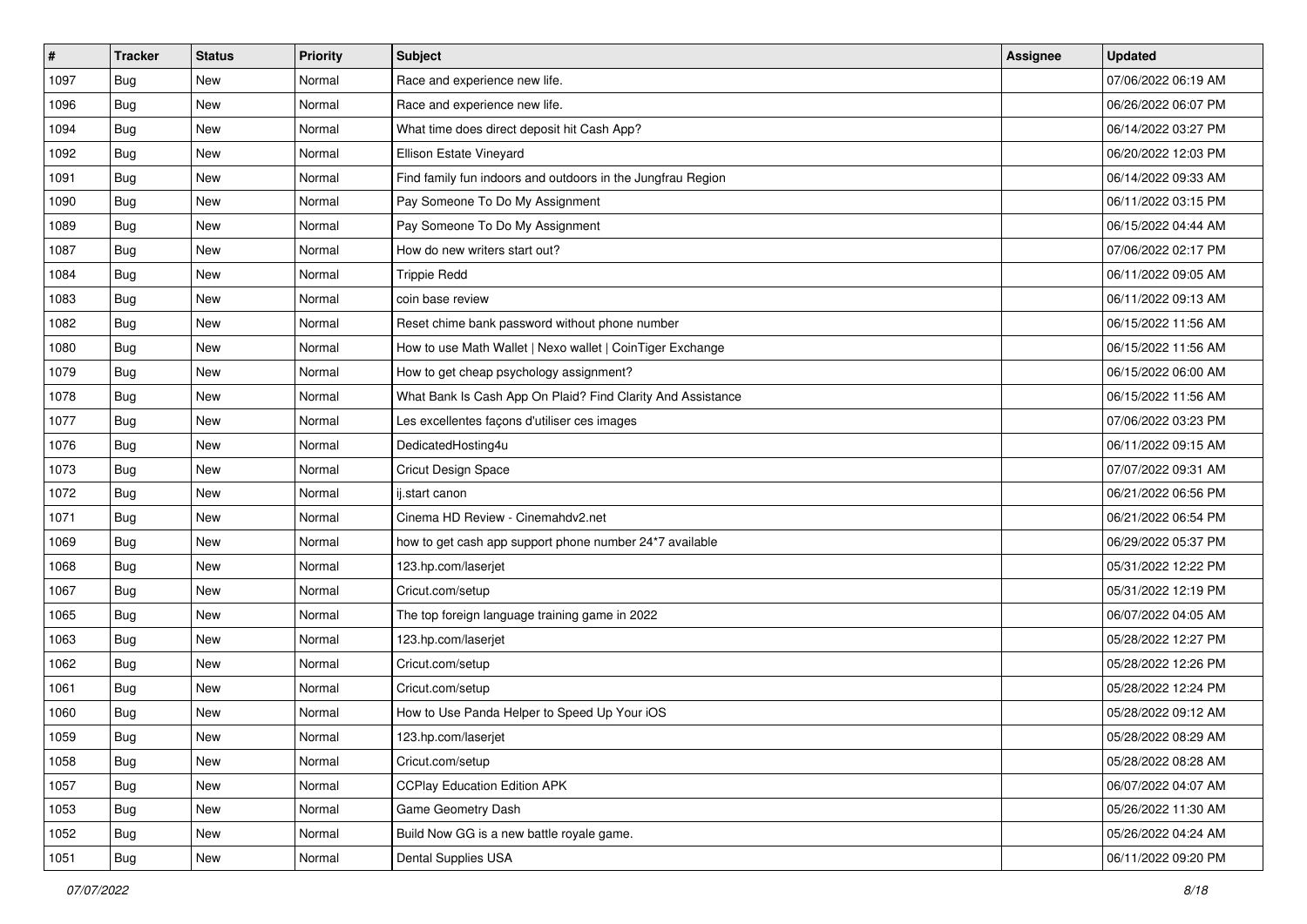| $\vert$ # | <b>Tracker</b> | <b>Status</b> | <b>Priority</b> | <b>Subject</b>                                                             | <b>Assignee</b> | <b>Updated</b>      |
|-----------|----------------|---------------|-----------------|----------------------------------------------------------------------------|-----------------|---------------------|
| 1048      | <b>Bug</b>     | New           | Normal          | So zeigen Sie ein Instagram-Profilbild an und vergrößern es                |                 | 05/25/2022 06:56 AM |
| 1046      | <b>Bug</b>     | New           | Normal          | 123.hp.com/laserjet                                                        |                 | 05/24/2022 10:46 AM |
| 1045      | Bug            | New           | Normal          | Cricut.com/setup                                                           |                 | 05/24/2022 10:45 AM |
| 1044      | Bug            | New           | Normal          | Can I Disapprove If Random Person Sent Me Money On Cash App?               |                 | 05/26/2022 03:51 PM |
| 1043      | Bug            | New           | Normal          | What Is The Right Way To Troubleshoot Cash App Transfer Failed Problems?   |                 | 05/25/2022 01:16 PM |
| 1042      | <b>Bug</b>     | New           | Normal          | How to set up direct deposit on cash app?                                  |                 | 05/25/2022 01:17 PM |
| 1041      | Bug            | New           | Normal          | Count words in Word on the computer                                        |                 | 05/27/2022 02:16 PM |
| 1040      | <b>Bug</b>     | New           | Normal          | thabet                                                                     |                 | 05/19/2022 08:05 PM |
| 1039      | Bug            | New           | Normal          | How to Get Tickmill Bonuses for Free                                       |                 | 05/26/2022 05:43 PM |
| 1036      | Bug            | <b>New</b>    | Normal          | <b>VPS Material</b>                                                        |                 | 05/18/2022 09:34 PM |
| 1034      | <b>Bug</b>     | New           | Normal          | Download Teaching Feeling For Android                                      |                 | 05/20/2022 09:25 AM |
| 1033      | Bug            | New           | Normal          | The best slope 2 online games to play right now                            |                 | 05/17/2022 10:55 AM |
| 1032      | Bug            | New           | Normal          | How To Play The Wordle Game                                                |                 | 05/17/2022 10:37 AM |
| 1031      | Bug            | New           | Normal          | <b>IAFT Traders Union</b>                                                  |                 | 05/16/2022 03:14 PM |
| 1030      | Bug            | <b>New</b>    | Normal          | <b>IAFT Traders Union</b>                                                  |                 | 05/16/2022 03:13 PM |
| 1029      | Bug            | New           | Normal          | 5 Reasons Why People Love Coloring Pages?                                  |                 | 05/16/2022 11:53 AM |
| 1028      | Bug            | <b>New</b>    | Normal          | The Best Free Online Game to Play with Friends                             |                 | 05/16/2022 05:00 AM |
| 1027      | Bug            | New           | Normal          | Word hurdle: Viral and Fun Online Game                                     |                 | 06/25/2022 06:13 PM |
| 1026      | <b>Bug</b>     | New           | Normal          | New Puzzle Game for All Age - Dordle                                       |                 | 06/25/2022 06:17 PM |
| 1025      | <b>Bug</b>     | New           | Normal          | how to change the logo in wordpress                                        |                 | 06/25/2022 06:20 PM |
| 1024      | <b>Bug</b>     | New           | Normal          | How to choose the right broker                                             |                 | 06/25/2022 06:23 PM |
| 1023      | Bug            | New           | Normal          | Questions That Are Typically Asked About Trap The Cat                      |                 | 05/14/2022 03:51 AM |
| 1022      | Bug            | <b>New</b>    | Normal          | 123.hp.com/laserjet                                                        |                 | 05/13/2022 01:25 PM |
| 1021      | <b>Bug</b>     | New           | Normal          | Cricut.com/setup                                                           |                 | 05/26/2022 12:21 AM |
| 1020      | <b>Bug</b>     | New           | Normal          | Cricut.com/setup                                                           |                 | 05/13/2022 11:14 AM |
| 1019      | Bug            | New           | Normal          | Cricut.com/setup                                                           |                 | 05/13/2022 11:13 AM |
| 1018      | Bug            | <b>New</b>    | Normal          | So erhalten Sie ein kostenloses Hörbuch                                    |                 | 07/07/2022 01:41 AM |
| 1016      | I Bug          | New           | Normal          | Klondike Solitaire                                                         |                 | 05/12/2022 09:03 AM |
| 1015      | Bug            | New           | Normal          | Is it possible to send books for free?                                     |                 | 05/11/2022 04:05 PM |
| 1014      | Bug            | New           | Normal          | how to get chime routing and account number ? chime routing number florida |                 | 05/11/2022 12:42 PM |
| 1013      | Bug            | New           | Normal          | ij.start canon                                                             |                 | 05/11/2022 11:31 AM |
| 1012      | <b>Bug</b>     | New           | Normal          | Cricut.com/setup                                                           |                 | 05/11/2022 11:30 AM |
| 1011      | <b>Bug</b>     | New           | Normal          | Summary of 10 best coloring apps on phones                                 |                 | 05/11/2022 10:58 AM |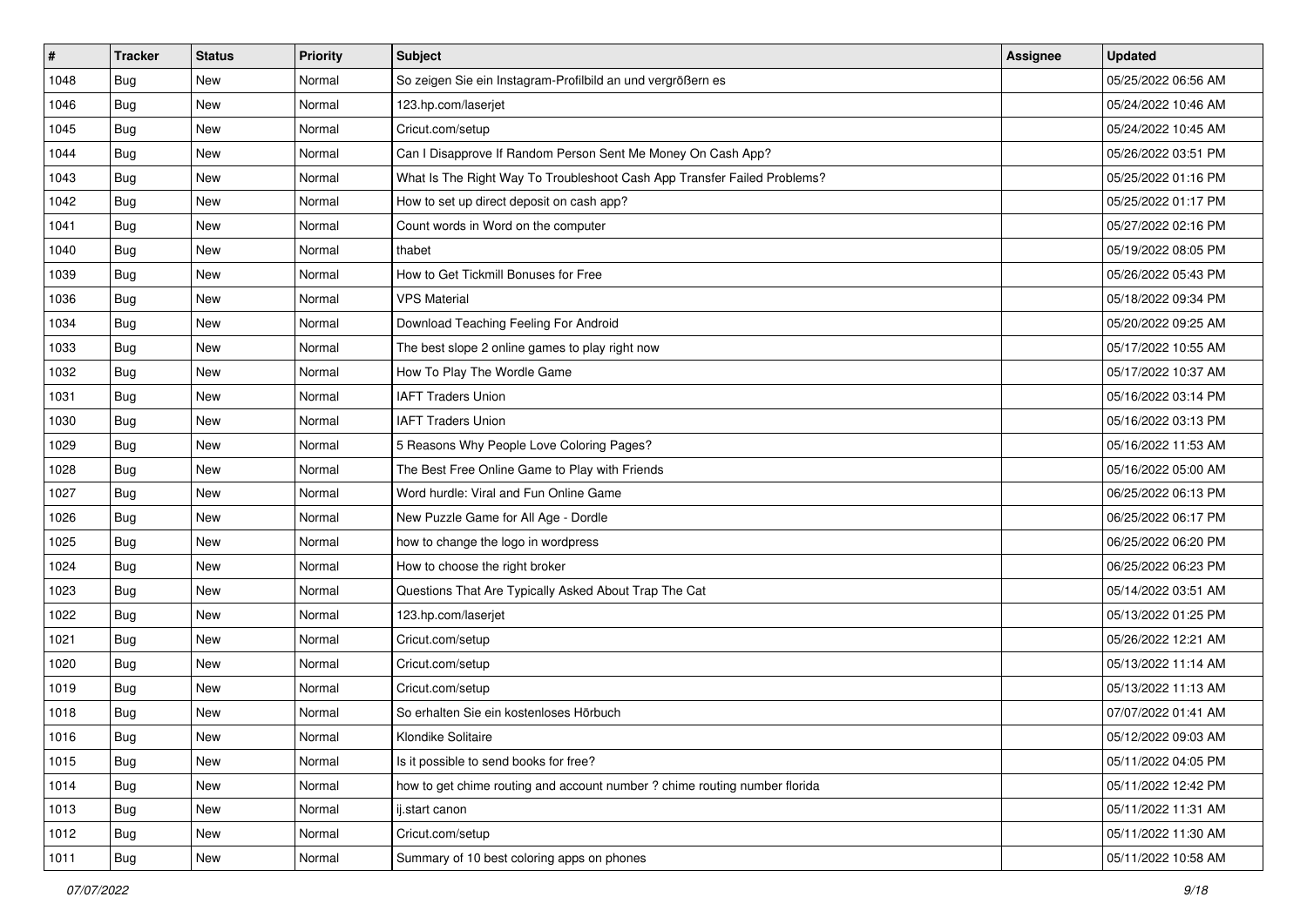| #    | <b>Tracker</b> | <b>Status</b> | Priority | <b>Subject</b>                                                    | <b>Assignee</b> | <b>Updated</b>      |
|------|----------------|---------------|----------|-------------------------------------------------------------------|-----------------|---------------------|
| 1009 | Bug            | New           | Normal   | How to change routing number on Cash App?                         |                 | 05/11/2022 07:13 AM |
| 1008 | Bug            | <b>New</b>    | Normal   | Who was the first black woman to anchor a newscast?               |                 | 05/10/2022 03:13 PM |
| 1007 | Bug            | New           | Normal   | "ij.start canon                                                   |                 | 05/18/2022 10:40 AM |
| 1006 | Bug            | <b>New</b>    | Normal   | Cricut.com/setup                                                  |                 | 05/10/2022 01:22 PM |
| 1005 | Bug            | <b>New</b>    | High     | Nursing Assignment Help in UK                                     |                 | 05/13/2022 05:33 PM |
| 1004 | Bug            | New           | Normal   | you get to pinch and drag a man with a very flexible face         |                 | 05/10/2022 10:59 AM |
| 1002 | Bug            | <b>New</b>    | Normal   | Chemistry Assignment Help                                         |                 | 06/04/2022 09:58 AM |
| 1001 | Bug            | New           | Normal   | Venmo Keep Saying Error?                                          |                 | 06/27/2022 02:20 AM |
| 999  | <b>Bug</b>     | <b>New</b>    | Normal   | Is there a way to find Google Feud answers?                       |                 | 06/28/2022 01:27 AM |
| 998  | Bug            | <b>New</b>    | Normal   | Is It Hard to Solve Wordle An                                     |                 | 06/27/2022 12:24 AM |
| 997  | Bug            | New           | Normal   | 123.hp.com/laserjet                                               |                 | 06/28/2022 09:48 AM |
| 996  | Bug            | <b>New</b>    | Normal   | Cricut.com/setup                                                  |                 | 06/27/2022 07:12 AM |
| 993  | Bug            | New           | Normal   | IO Games Free Online                                              |                 | 06/26/2022 09:41 AM |
| 992  | Bug            | <b>New</b>    | Normal   | So vergrößern Sie Ihr Instagram-Profilbild                        |                 | 06/26/2022 11:29 PM |
| 991  | Bug            | <b>New</b>    | Normal   | <b>MDMA MOLLY</b>                                                 |                 | 05/03/2022 12:03 AM |
| 990  | Bug            | New           | Normal   | Mushrooms                                                         |                 | 06/26/2022 05:41 AM |
| 989  | Bug            | <b>New</b>    | Normal   | Barewoods Wax Cigar                                               |                 | 07/07/2022 06:19 AM |
| 988  | Bug            | <b>New</b>    | Normal   | <b>Medicinal Mushrooms</b>                                        |                 | 06/27/2022 09:33 AM |
| 987  | Bug            | New           | Normal   | <b>Medicinal Mushrooms</b>                                        |                 | 06/27/2022 07:13 PM |
| 985  | Bug            | <b>New</b>    | Normal   | Find out the vitality of Facebook Phone Number:                   |                 | 06/27/2022 05:39 AM |
| 984  | Bug            | New           | Normal   | How to disable, permanently delete Twitter account on phone, PC   |                 | 07/07/2022 06:20 AM |
| 983  | Bug            | <b>New</b>    | Normal   | Finding issue in tekken 3 game?                                   |                 | 06/28/2022 03:26 AM |
| 982  | Bug            | <b>New</b>    | Normal   | Five sites that let you download free scenarios for your iPhone   |                 | 05/07/2022 09:34 PM |
| 981  | <b>Bug</b>     | <b>New</b>    | Normal   | VidMate Mod APK                                                   |                 | 06/28/2022 11:24 AM |
| 980  | Bug            | <b>New</b>    | Normal   | Free Gas Cards for the Unemployed                                 |                 | 06/28/2022 02:54 PM |
| 979  | Bug            | New           | Normal   | Free Gas Cards for the Unemployed                                 |                 | 07/05/2022 03:45 PM |
| 978  | Bug            | <b>New</b>    | Normal   | Delamore Lodge is a place to stay.                                |                 | 06/27/2022 04:57 AM |
| 977  | I Bug          | New           | Normal   | Fans of the Old Country will like this book.                      |                 | 07/04/2022 06:54 AM |
| 975  | Bug            | New           | Normal   | Payback 2 Mod APK                                                 |                 | 05/05/2022 10:56 AM |
| 974  | Bug            | New           | Normal   | Watch NCAA Football Live Streaming Free                           |                 | 07/07/2022 03:42 AM |
| 972  | Bug            | New           | Normal   | How To Borrow Money From The Cash App? Get To Know About The Same |                 | 04/25/2022 07:30 AM |
| 971  | <b>Bug</b>     | New           | Normal   | How Do I Check Balance On Cash App Card With Optimum Ease?        |                 | 06/27/2022 08:16 PM |
| 970  | <b>Bug</b>     | New           | Normal   | The Amount Of Time Does Cash App Direct Deposit Time Take?        |                 | 07/05/2022 02:33 AM |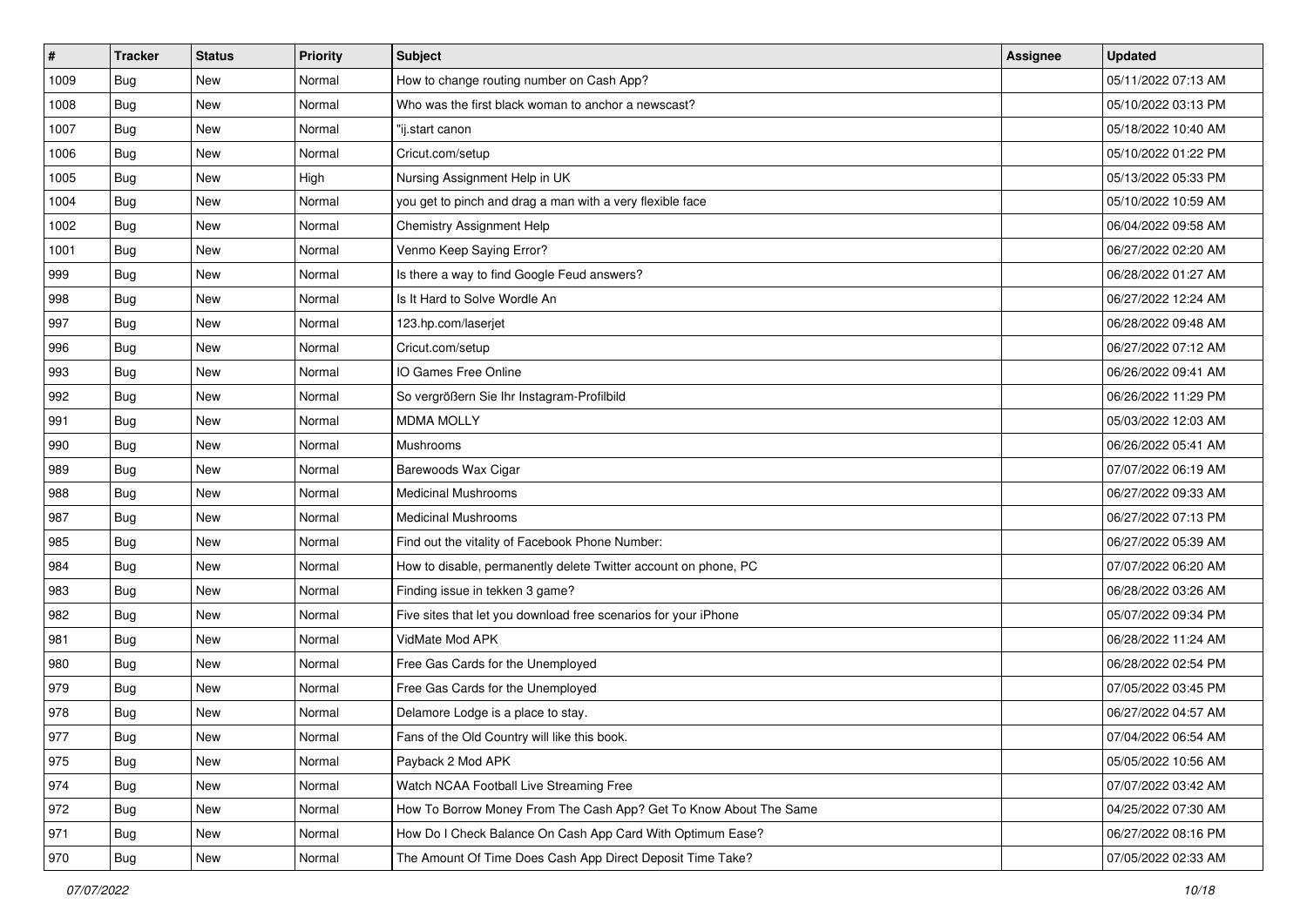| #   | <b>Tracker</b> | <b>Status</b> | <b>Priority</b> | <b>Subject</b>                                                                         | Assignee | <b>Updated</b>      |
|-----|----------------|---------------|-----------------|----------------------------------------------------------------------------------------|----------|---------------------|
| 969 | Bug            | New           | Normal          | Watch NCAA Football Live Match Free                                                    |          | 06/28/2022 01:31 PM |
| 966 | Bug            | <b>New</b>    | Normal          | How to Download the Filmes                                                             |          | 06/27/2022 03:25 AM |
| 965 | Bug            | <b>New</b>    | Normal          | Go with cash app customer service to know where I can load my cash app card            |          | 06/28/2022 04:30 AM |
| 964 | <b>Bug</b>     | <b>New</b>    | Normal          | Can I Fix Cash App Transfer Failed Issues By Adding Sufficient Funds?                  |          | 07/03/2022 11:10 PM |
| 962 | Bug            | <b>New</b>    | Normal          | Kostenlose Hörbücher                                                                   |          | 06/26/2022 10:45 PM |
| 961 | Bug            | <b>New</b>    | Normal          | TeaTv is an Android                                                                    |          | 07/07/2022 03:00 PM |
| 959 | Bug            | <b>New</b>    | Normal          | Get connected with cash app team-How to get money off cash app at walmart without card |          | 06/27/2022 08:52 AM |
| 958 | Bug            | <b>New</b>    | Normal          | Avail Cash app support service to know Sutton bank cash app number                     |          | 07/07/2022 08:29 AM |
| 957 | Bug            | <b>New</b>    | Normal          | From Where I Can Get Cheap Writing Services?                                           |          | 04/20/2022 05:06 AM |
| 956 | Bug            | <b>New</b>    | Normal          | FNF Free Mods Online                                                                   |          | 06/25/2022 09:59 PM |
| 954 | Bug            | <b>New</b>    | Normal          | AZ Screen Recorder Mod                                                                 |          | 07/07/2022 01:37 PM |
| 953 | <b>Bug</b>     | <b>New</b>    | Normal          | Manga Dogs - Read Your Favorite Comics on Your Smartphone                              |          | 07/06/2022 01:52 PM |
| 952 | Bug            | <b>New</b>    | Normal          | Canon IJ Network Tool                                                                  |          | 06/26/2022 10:35 AM |
| 951 | <b>Bug</b>     | <b>New</b>    | Normal          | Canon.com/ijsetup                                                                      |          | 06/27/2022 07:56 PM |
| 950 | Bug            | <b>New</b>    | Normal          | ij.start canon                                                                         |          | 07/07/2022 10:49 AM |
| 949 | Bug            | New           | Normal          | <b>Educational Games</b>                                                               |          | 06/15/2022 09:11 PM |
| 948 | <b>Bug</b>     | <b>New</b>    | Normal          | Canon IJ Network Tool                                                                  |          | 06/27/2022 09:30 PM |
| 947 | Bug            | <b>New</b>    | Normal          | is Disney Now and Disney Plus different?                                               |          | 07/07/2022 11:33 AM |
| 946 | Bug            | <b>New</b>    | Normal          | What is Plex and Is Plex Legal?                                                        |          | 06/26/2022 05:23 AM |
| 945 | <b>Bug</b>     | <b>New</b>    | Normal          | TikTok 18 Mod Apk For Your Android                                                     |          | 04/13/2022 09:32 AM |
| 943 | Bug            | <b>New</b>    | Normal          | ij.start canon                                                                         |          | 04/13/2022 08:52 AM |
| 942 | Bug            | <b>New</b>    | Normal          | Canon IJ Network Tool                                                                  |          | 04/13/2022 08:45 AM |
| 941 | Bug            | <b>New</b>    | Normal          | is Disney Now and Disney Plus different?                                               |          | 07/05/2022 11:02 AM |
| 940 | <b>Bug</b>     | <b>New</b>    | Normal          | What is Plex and Is Plex Legal?                                                        |          | 07/07/2022 12:28 PM |
| 935 | <b>Bug</b>     | <b>New</b>    | Normal          | MovieBox Pro Apk - Watch Movies and TV Shows on Your Android Phone                     |          | 07/04/2022 03:38 AM |
| 934 | Bug            | <b>New</b>    | Normal          | MovieBox Pro Apk - Watch Movies and TV Shows on Your Android Phone                     |          | 05/10/2022 11:01 AM |
| 933 | <b>Bug</b>     | New           | Normal          | How Can I Watch Movies on My Mobile Phone                                              |          | 06/24/2022 12:55 AM |
| 932 | <b>Bug</b>     | New           | Normal          | The best epic, long-playing PC games will consume days of your life.                   |          | 05/15/2022 07:44 PM |
| 930 | Bug            | New           | Normal          | The best free games online                                                             |          | 04/12/2022 09:05 AM |
| 929 | Bug            | New           | Normal          | Canon IJ Network Tool                                                                  |          | 04/12/2022 08:32 AM |
| 928 | Bug            | New           | Normal          | How Does Sutton Bank Cash App Customer Service Help In Answering Your Questions?       |          | 04/12/2022 11:36 AM |
| 926 | <b>Bug</b>     | New           | Normal          | tavor 7                                                                                |          | 06/22/2022 05:08 PM |
| 925 | <b>Bug</b>     | New           | Normal          | tavor 7                                                                                |          | 06/15/2022 03:45 AM |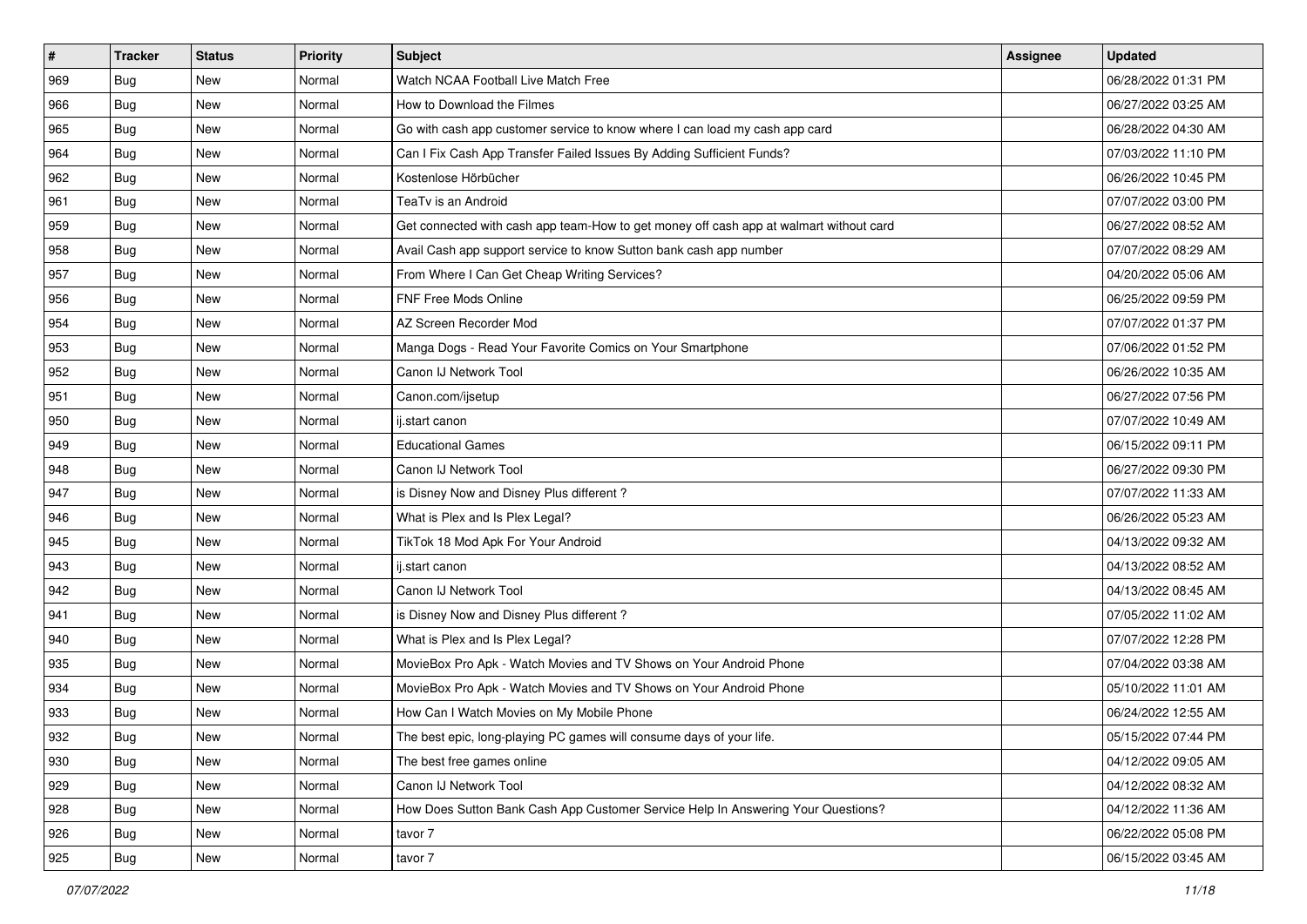| #   | <b>Tracker</b> | <b>Status</b> | Priority | Subject                                                                     | <b>Assignee</b> | <b>Updated</b>      |
|-----|----------------|---------------|----------|-----------------------------------------------------------------------------|-----------------|---------------------|
| 924 | <b>Bug</b>     | New           | Normal   | buy tec 9                                                                   |                 | 04/11/2022 02:54 PM |
| 923 | Bug            | <b>New</b>    | Normal   | frenchies for sale                                                          |                 | 04/11/2022 02:35 PM |
| 922 | <b>Bug</b>     | New           | Normal   | Why Is The Need For Assignment Writing Services?                            |                 | 07/07/2022 07:11 AM |
| 921 | Bug            | <b>New</b>    | Normal   | Canon IJ Network Tool                                                       |                 | 04/11/2022 09:00 AM |
| 920 | Bug            | <b>New</b>    | Normal   | Where I Can Get Essay Writing Services?                                     |                 | 04/11/2022 08:35 AM |
| 918 | Bug            | <b>New</b>    | Normal   | Antivirus for IOS                                                           |                 | 06/16/2022 10:36 PM |
| 917 | <b>Bug</b>     | <b>New</b>    | Normal   | Random Person Sent Me Money on Cash App-find solution?                      |                 | 04/09/2022 12:32 PM |
| 916 | Bug            | New           | Normal   | How long does it take to write a book?                                      |                 | 04/07/2022 12:15 PM |
| 915 | Bug            | <b>New</b>    | Normal   | Finance dissertation writing                                                |                 | 04/07/2022 09:22 AM |
| 914 | Bug            | <b>New</b>    | Normal   | Wordle: how to play fashion games for free?                                 |                 | 04/07/2022 08:30 AM |
| 913 | Bug            | New           | Normal   | Canon IJ Network Tool                                                       |                 | 04/07/2022 06:21 AM |
| 912 | Bug            | New           | Normal   | <b>Cuphead Mobile Game Review</b>                                           |                 | 06/09/2022 10:14 AM |
| 911 | Bug            | <b>New</b>    | Normal   | Aluminum Windows & Doors                                                    |                 | 07/06/2022 02:16 PM |
| 910 | Bug            | <b>New</b>    | Normal   | Each content looks unisize or not formated                                  |                 | 04/06/2022 11:21 AM |
| 909 | Bug            | <b>New</b>    | Normal   | Toca Life World APK                                                         |                 | 04/06/2022 04:52 AM |
| 908 | <b>Bug</b>     | New           | Normal   | Toca Life World APK                                                         |                 | 04/06/2022 03:18 AM |
| 907 | Bug            | <b>New</b>    | Normal   | Canon IJ Network Tool                                                       |                 | 04/04/2022 10:43 AM |
| 906 | <b>Bug</b>     | New           | Normal   | How To Change Cash App From Business To Personal Account For Any Reasons?   |                 | 04/04/2022 09:57 AM |
| 905 | Bug            | <b>New</b>    | Normal   | MINI MILITIA MOD APK                                                        |                 | 05/19/2022 01:54 PM |
| 898 | Bug            | New           | Normal   | Shadow Fight 2 Mod APK                                                      |                 | 04/02/2022 09:17 AM |
| 895 | Bug            | New           | Normal   | Cash App Scams                                                              |                 | 06/18/2022 02:36 PM |
| 893 | Bug            | <b>New</b>    | Normal   | klingeltone                                                                 |                 | 04/13/2022 11:06 AM |
| 892 | Bug            | <b>New</b>    | Normal   | Good game                                                                   |                 | 07/01/2022 10:25 AM |
| 891 | <b>Bug</b>     | <b>New</b>    | Normal   | The most interesting game today, have you tried it?                         |                 | 04/01/2022 09:17 AM |
| 889 | Bug            | <b>New</b>    | Normal   | What is Plex and how it's work?                                             |                 | 04/01/2022 09:14 AM |
| 888 | Bug            | <b>New</b>    | Normal   | Is the Fox News Channel on Roku free?                                       |                 | 06/28/2022 06:58 PM |
| 887 | <b>Bug</b>     | New           | Normal   | What is Plex and how it's work?                                             |                 | 04/01/2022 09:16 AM |
| 886 | <b>Bug</b>     | New           | Normal   | Is the Fox News Channel on Roku free?                                       |                 | 07/03/2022 07:14 PM |
| 885 | Bug            | New           | Normal   | How to Install the Tele Latino App For Android                              |                 | 03/28/2022 04:10 AM |
| 884 | Bug            | New           | Normal   | Why do Subway Surfers popular                                               |                 | 04/01/2022 09:16 AM |
| 883 | Bug            | New           | Normal   | Langweilen Sie sich jemals bei der gleichen alten Schriftart auf Instagram? |                 | 04/01/2022 09:16 AM |
| 882 | <b>Bug</b>     | New           | Normal   | How to change bank account on cash app?                                     |                 | 04/01/2022 09:16 AM |
| 880 | <b>Bug</b>     | New           | Normal   | Why do Subway Surfers popular                                               |                 | 04/01/2022 09:16 AM |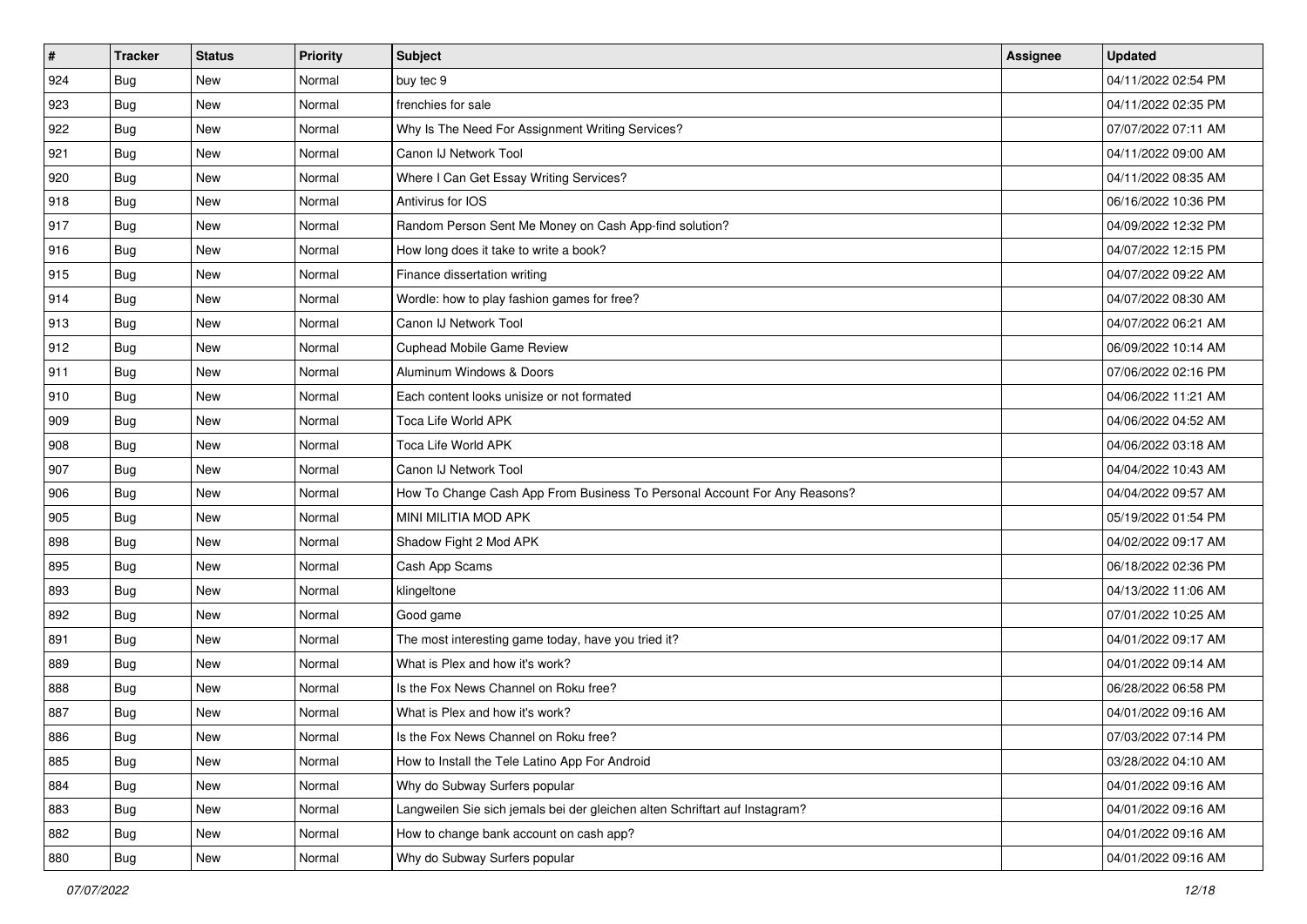| #   | <b>Tracker</b> | <b>Status</b> | Priority | Subject                                                                          | <b>Assignee</b> | <b>Updated</b>      |
|-----|----------------|---------------|----------|----------------------------------------------------------------------------------|-----------------|---------------------|
| 878 | <b>Bug</b>     | New           | Normal   | Wie ist instazoom hilfreich beim Herunterladen von Instagram-Profilbildern       |                 | 04/08/2022 09:28 PM |
| 876 | Bug            | <b>New</b>    | Normal   | Download Full-Size Profile Pictures of Your Favorite Users With InstaDP          |                 | 04/01/2022 09:12 AM |
| 875 | <b>Bug</b>     | New           | Normal   | Red ball game                                                                    |                 | 04/01/2022 09:15 AM |
| 874 | Bug            | <b>New</b>    | Normal   | Cómo descargar Minecraft Apk                                                     |                 | 06/26/2022 08:01 AM |
| 873 | Bug            | <b>New</b>    | Normal   | Klingeltöne mp3                                                                  |                 | 04/13/2022 11:03 AM |
| 872 | Bug            | <b>New</b>    | Normal   | Poppy Playtime Horror Game Free                                                  |                 | 04/01/2022 09:11 AM |
| 870 | Bug            | <b>New</b>    | Normal   | Mahjong Solitaire                                                                |                 | 04/01/2022 09:12 AM |
| 869 | Bug            | New           | Normal   | Sonnerie Post Malone 2022                                                        |                 | 04/13/2022 11:05 AM |
| 865 | Bug            | <b>New</b>    | Normal   | Canon IJ Printer Utility                                                         |                 | 05/18/2022 07:24 PM |
| 864 | Bug            | <b>New</b>    | Normal   | Canon IJ Network Tool                                                            |                 | 04/01/2022 09:14 AM |
| 863 | Bug            | New           | Normal   | Canon IJ Network Tool                                                            |                 | 04/01/2022 09:12 AM |
| 862 | Bug            | <b>New</b>    | Normal   | none                                                                             |                 | 04/01/2022 09:11 AM |
| 859 | Bug            | <b>New</b>    | Normal   | Canon IJ Network Tool                                                            |                 | 04/01/2022 09:13 AM |
| 857 | Bug            | <b>New</b>    | Normal   | Welcome to the world of classic retro games                                      |                 | 04/01/2022 09:13 AM |
| 856 | Bug            | <b>New</b>    | Normal   | Online Classes Assistance Help For Student                                       |                 | 04/01/2022 09:13 AM |
| 855 | Bug            | New           | Normal   | Online Classes Assistance Help For Student                                       |                 | 04/01/2022 09:13 AM |
| 854 | Bug            | <b>New</b>    | Normal   | How To Resolve Password Problems Through Facebook Customer Service?              |                 | 04/09/2022 06:11 PM |
| 853 | Bug            | <b>New</b>    | Normal   | what is dr laser                                                                 |                 | 04/01/2022 09:13 AM |
| 852 | Bug            | New           | Normal   | How to cancel your French Bee flight within 24 hours?                            |                 | 04/01/2022 09:13 AM |
| 851 | Bug            | <b>New</b>    | Normal   | Laden Sie den kostenlosen MP3-Klingelton für Ihr Mobiltelefon herunter           |                 | 04/01/2022 09:14 AM |
| 850 | Bug            | New           | Normal   | Puppy Playtime APK Android                                                       |                 | 04/01/2022 09:14 AM |
| 849 | Bug            | <b>New</b>    | Normal   | FutEmax App Apk - Watch Soccer, Fantasy Football, And More On Your Mobile Device |                 | 04/01/2022 09:04 AM |
| 844 | Bug            | <b>New</b>    | Normal   | To know Chime Routing Number call on the helpline number                         |                 | 04/01/2022 08:58 AM |
| 843 | <b>Bug</b>     | <b>New</b>    | Normal   | Canon IJ Network Tool                                                            |                 | 04/01/2022 08:58 AM |
| 842 | Bug            | <b>New</b>    | Normal   | Join the fun game                                                                |                 | 04/01/2022 08:58 AM |
| 841 | Bug            | <b>New</b>    | Normal   | How do I activate FOX NOW?                                                       |                 | 04/01/2022 08:58 AM |
| 840 | <b>Bug</b>     | New           | Normal   | Is Tubi really free and legal?                                                   |                 | 04/01/2022 08:58 AM |
| 839 | <b>Bug</b>     | New           | Normal   | How do I activate FOX NOW?                                                       |                 | 04/01/2022 08:58 AM |
| 838 | Bug            | New           | Normal   | Celebrity Hunter Mod apk - Como instalá-lo                                       |                 | 04/01/2022 08:58 AM |
| 836 | Bug            | New           | Normal   | What Is The Required Amount To Pay As Cash App Clearance Fee?                    |                 | 04/01/2022 09:00 AM |
| 835 | Bug            | New           | Normal   | Build your strong army with Taming io                                            |                 | 04/01/2022 08:59 AM |
| 834 | <b>Bug</b>     | New           | Normal   | Grasp the secret to relieve stress and fatigue                                   |                 | 04/01/2022 08:57 AM |
| 833 | <b>Bug</b>     | New           | Normal   | Does Direct Deposit Hit Chime- seek Chime Customer Service                       |                 | 04/01/2022 08:59 AM |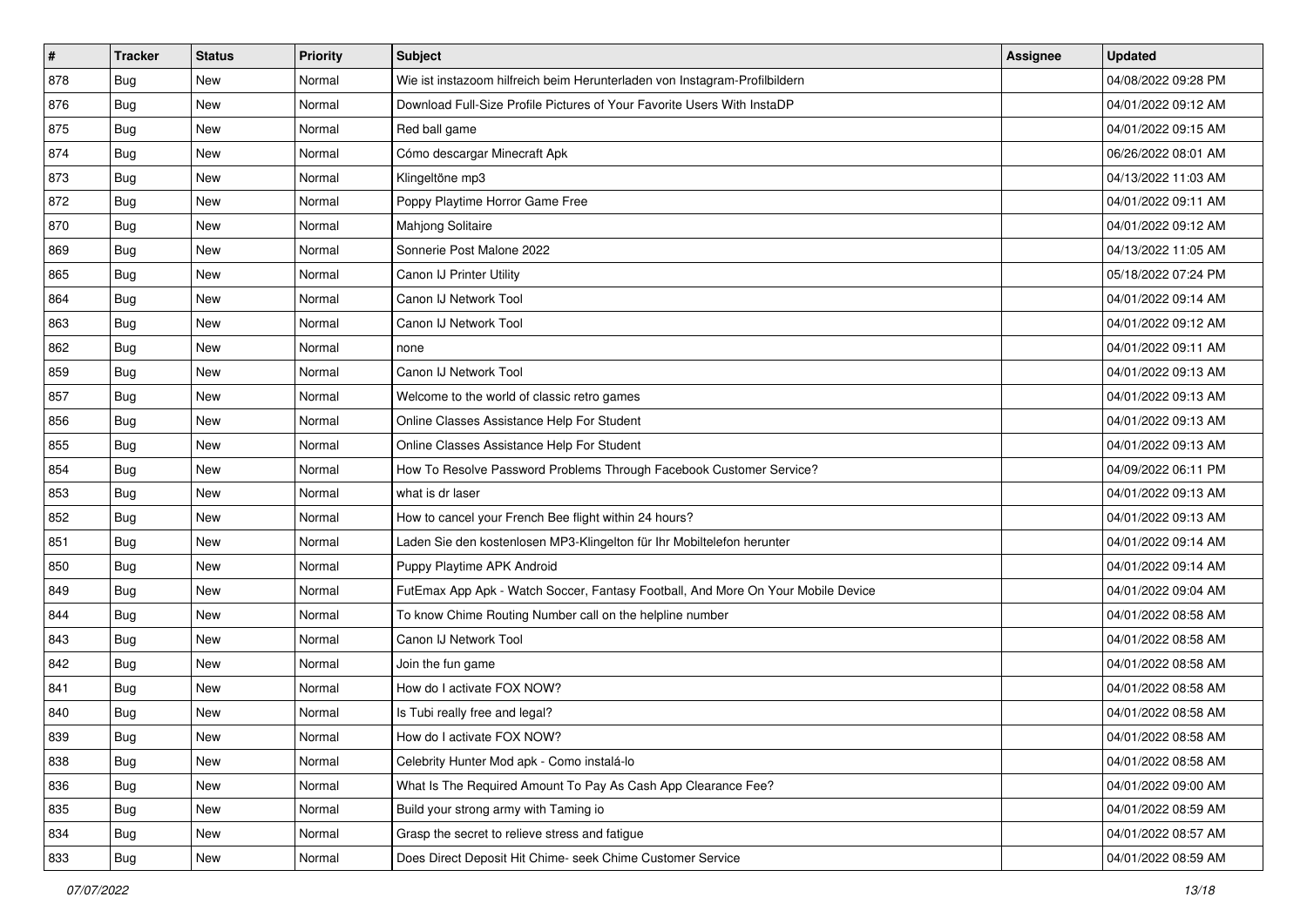| #   | <b>Tracker</b> | <b>Status</b> | Priority | Subject                                                          | <b>Assignee</b> | <b>Updated</b>      |
|-----|----------------|---------------|----------|------------------------------------------------------------------|-----------------|---------------------|
| 832 | Bug            | New           | Normal   | Choque Royale Mod Apk                                            |                 | 04/01/2022 08:59 AM |
| 831 | Bug            | <b>New</b>    | Normal   | Build and shoot                                                  |                 | 05/29/2022 04:47 PM |
| 830 | Bug            | New           | Normal   | Poppy Playtime APK                                               |                 | 06/27/2022 10:31 PM |
| 828 | Bug            | <b>New</b>    | Normal   | Nursery management                                               |                 | 06/28/2022 12:10 PM |
| 827 | Bug            | <b>New</b>    | Normal   | Come To Know The Required Steps To Unlock Cash App Account       |                 | 04/01/2022 08:59 AM |
| 826 | Bug            | <b>New</b>    | Normal   | How to Dowload MXL TV Premium                                    |                 | 05/26/2022 03:34 PM |
| 825 | Bug            | <b>New</b>    | Normal   | Lucky Patcher Download                                           |                 | 07/05/2022 09:19 AM |
| 822 | Bug            | New           | Normal   | Dowload Your Boyfriend Game                                      |                 | 07/07/2022 07:49 AM |
| 821 | Bug            | <b>New</b>    | Normal   | Nicoo - A Review of the Popular Battle Royale Game               |                 | 06/28/2022 08:30 AM |
| 820 | Bug            | <b>New</b>    | Normal   | Metal Slug Apk para Android                                      |                 | 07/07/2022 09:35 AM |
| 819 | Bug            | New           | Normal   | Metal Slug Apk para Android                                      |                 | 06/27/2022 09:35 AM |
| 817 | Bug            | New           | Normal   | Pacman 30th Anniversary                                          |                 | 07/07/2022 02:33 AM |
| 816 | Bug            | <b>New</b>    | Normal   | Play Scribble io fun with everyone                               |                 | 07/02/2022 10:43 AM |
| 811 | Bug            | <b>New</b>    | Normal   | Canon IJ Network Tool                                            |                 | 07/03/2022 03:22 PM |
| 809 | Bug            | <b>New</b>    | Normal   | Smash Karts - immerse yourself in the exciting race              |                 | 07/07/2022 12:22 PM |
| 808 | Bug            | New           | Normal   | Sinnvolle Guten-Morgen-Grüße                                     |                 | 07/03/2022 07:27 PM |
| 807 | Bug            | <b>New</b>    | Normal   | 1v1Battle is a strategic action 'Build and shoot' game           |                 | 06/27/2022 06:52 AM |
| 804 | Bug            | <b>New</b>    | Normal   | Review                                                           |                 | 07/07/2022 02:17 AM |
| 802 | Bug            | <b>New</b>    | Normal   | Who Is an ETL Engineer                                           |                 | 07/05/2022 11:30 PM |
| 801 | Bug            | New           | Normal   | Who Is an ETL Engineer                                           |                 | 07/06/2022 07:02 AM |
| 800 | Bug            | New           | Normal   | Who Is an ETL Engineer                                           |                 | 07/06/2022 12:39 AM |
| 799 | Bug            | <b>New</b>    | Normal   | Who Is an ETL Engineer                                           |                 | 07/04/2022 10:42 AM |
| 798 | Bug            | <b>New</b>    | Normal   | Who Is an ETL Engineer                                           |                 | 07/07/2022 01:02 PM |
| 796 | Bug            | <b>New</b>    | Normal   | How Does Cash App ++ actually work and What is the process of it |                 | 07/02/2022 11:27 PM |
| 795 | Bug            | <b>New</b>    | Normal   | Drift Boss - Exciting Race                                       |                 | 07/06/2022 05:00 AM |
| 792 | Bug            | <b>New</b>    | Normal   | What is Google Camera Mod?                                       |                 | 06/27/2022 10:20 AM |
| 791 | <b>Bug</b>     | New           | Normal   | Samsnung TV Plus is not working                                  |                 | 04/01/2022 09:03 AM |
| 790 | <b>Bug</b>     | New           | Normal   | My app                                                           |                 | 04/01/2022 09:03 AM |
| 789 | Bug            | New           | Normal   | Full version                                                     |                 | 07/07/2022 11:47 AM |
| 788 | Bug            | New           | Normal   | Intro Maker Mod APK                                              |                 | 07/07/2022 03:38 PM |
| 787 | Bug            | New           | Normal   | Assured Assignment Help                                          |                 | 07/07/2022 05:59 AM |
| 786 | <b>Bug</b>     | New           | Normal   | Best Assignment Help in Australia & UK                           |                 | 07/05/2022 07:30 PM |
| 785 | <b>Bug</b>     | New           | Normal   | How To Get Money Off Cash App Without Card Or With A Card?       |                 | 07/06/2022 05:26 AM |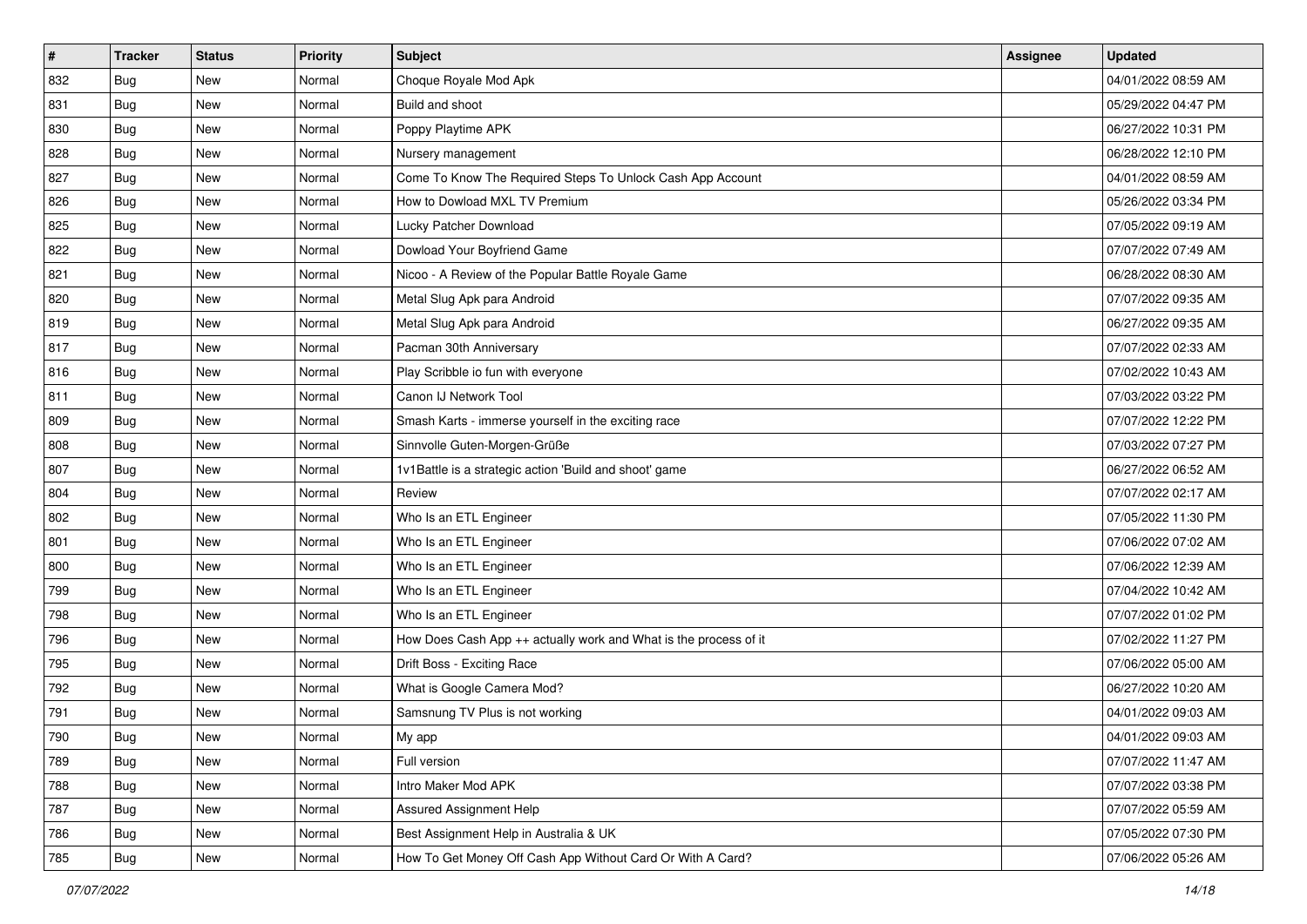| #   | <b>Tracker</b> | <b>Status</b> | <b>Priority</b> | <b>Subject</b>                                                                                      | Assignee | <b>Updated</b>      |
|-----|----------------|---------------|-----------------|-----------------------------------------------------------------------------------------------------|----------|---------------------|
| 784 | Bug            | New           | Normal          | How To Add Money On Cash App Card And Check The Funds?                                              |          | 07/07/2022 09:36 AM |
| 783 | Bug            | New           | Normal          | How Do I Determine The Reasons And Solutions To Fix Cash App Transfer Failed?                       |          | 07/07/2022 04:46 PM |
| 782 | Bug            | New           | Normal          | Comment faire une sonnerie téléphonique                                                             |          | 07/07/2022 03:30 PM |
| 781 | Bug            | <b>New</b>    | Normal          | Free Whatsapp Group to Join                                                                         |          | 07/07/2022 03:54 PM |
| 777 | Bug            | <b>New</b>    | Normal          | Obtain driving instructions using Google Maps.                                                      |          | 07/06/2022 07:35 AM |
| 776 | Bug            | New           | Normal          | Wibargain                                                                                           |          | 07/06/2022 01:36 AM |
| 775 | Bug            | New           | Normal          | cash app                                                                                            |          | 02/14/2022 08:20 AM |
| 774 | Bug            | New           | Normal          | Follow proper initiatives                                                                           |          | 07/07/2022 05:48 PM |
| 773 | Bug            | New           | Normal          | Spades - Play online free                                                                           |          | 07/06/2022 12:39 AM |
| 772 | Bug            | New           | Normal          | united airlines baggage policy                                                                      |          | 07/07/2022 03:05 AM |
| 771 | Bug            | New           | Normal          | united airlines baggage policy                                                                      |          | 07/05/2022 09:19 AM |
| 770 | Bug            | New           | Normal          | Canon IJ Network Tool                                                                               |          | 07/06/2022 12:15 PM |
| 769 | Bug            | New           | Normal          | check my cash app                                                                                   |          | 07/07/2022 05:52 AM |
| 768 | Bug            | New           | Normal          | Where can you buy best jackets online?                                                              |          | 07/07/2022 10:56 AM |
| 767 | Bug            | <b>New</b>    | Normal          | apkmod                                                                                              |          | 07/05/2022 11:57 AM |
| 766 | Bug            | New           | Normal          | Pobreflix Mod APK Review                                                                            |          | 07/07/2022 01:17 PM |
| 765 | Bug            | <b>New</b>    | Normal          | Follow proper initiatives to check my cash app                                                      |          | 07/07/2022 12:04 PM |
| 764 | Bug            | New           | Normal          | What is available to see what I can watch HBO Max?                                                  |          | 07/07/2022 08:46 AM |
| 763 | Bug            | New           | High            | How to Make a Ringtone on Your iPhone                                                               |          | 07/07/2022 06:13 PM |
| 762 | Bug            | New           | Normal          | How To Add Money To A Cash App Card If Struggling With Low Amount?                                  |          | 06/29/2022 10:53 AM |
| 760 | Bug            | New           | Normal          | apkmod                                                                                              |          | 06/27/2022 04:13 PM |
| 758 | Bug            | New           | Normal          | How Do I Study Consistently For Hours?                                                              |          | 06/27/2022 12:49 AM |
| 757 | Bug            | <b>New</b>    | Normal          | Why Is Issue of Car Maintenance so Famous for the Consumers?                                        |          | 04/01/2022 09:01 AM |
| 754 | Bug            | New           | Normal          | Cómo descargar tonos gratis de teléfono celular                                                     |          | 07/05/2022 11:29 PM |
| 753 | Bug            | New           | Normal          | onlineessaygrader                                                                                   |          | 06/28/2022 05:55 AM |
| 752 | Bug            | New           | Normal          | Plagerism checker                                                                                   |          | 06/26/2022 06:33 PM |
| 750 | <b>Bug</b>     | New           | Normal          | Create a Report Template                                                                            |          | 07/04/2022 04:40 PM |
| 749 | <b>Bug</b>     | New           | Normal          | The Best Bubble Shooter Game for Android                                                            |          | 07/06/2022 11:51 AM |
| 748 | Bug            | New           | Normal          | Il y a quelques façons d'obtenir des sonneries gratuites pour votre iPhone                          |          | 06/26/2022 11:24 PM |
| 747 | Bug            | New           | Normal          | How to Install Tyflex Plus on Your Android Device                                                   |          | 07/07/2022 12:35 AM |
| 744 | Bug            | New           | Normal          | Pixel Survive                                                                                       |          | 06/28/2022 05:13 AM |
| 743 | Bug            | New           | Normal          | They promote 'pixel art' contests and a 'game jam' related to the work and figure of Carlos Casares |          | 06/28/2022 12:04 PM |
| 742 | <b>Bug</b>     | New           | Normal          | How Long Does Cash App Support Take To Respond For A Better Support?                                |          | 07/07/2022 02:29 PM |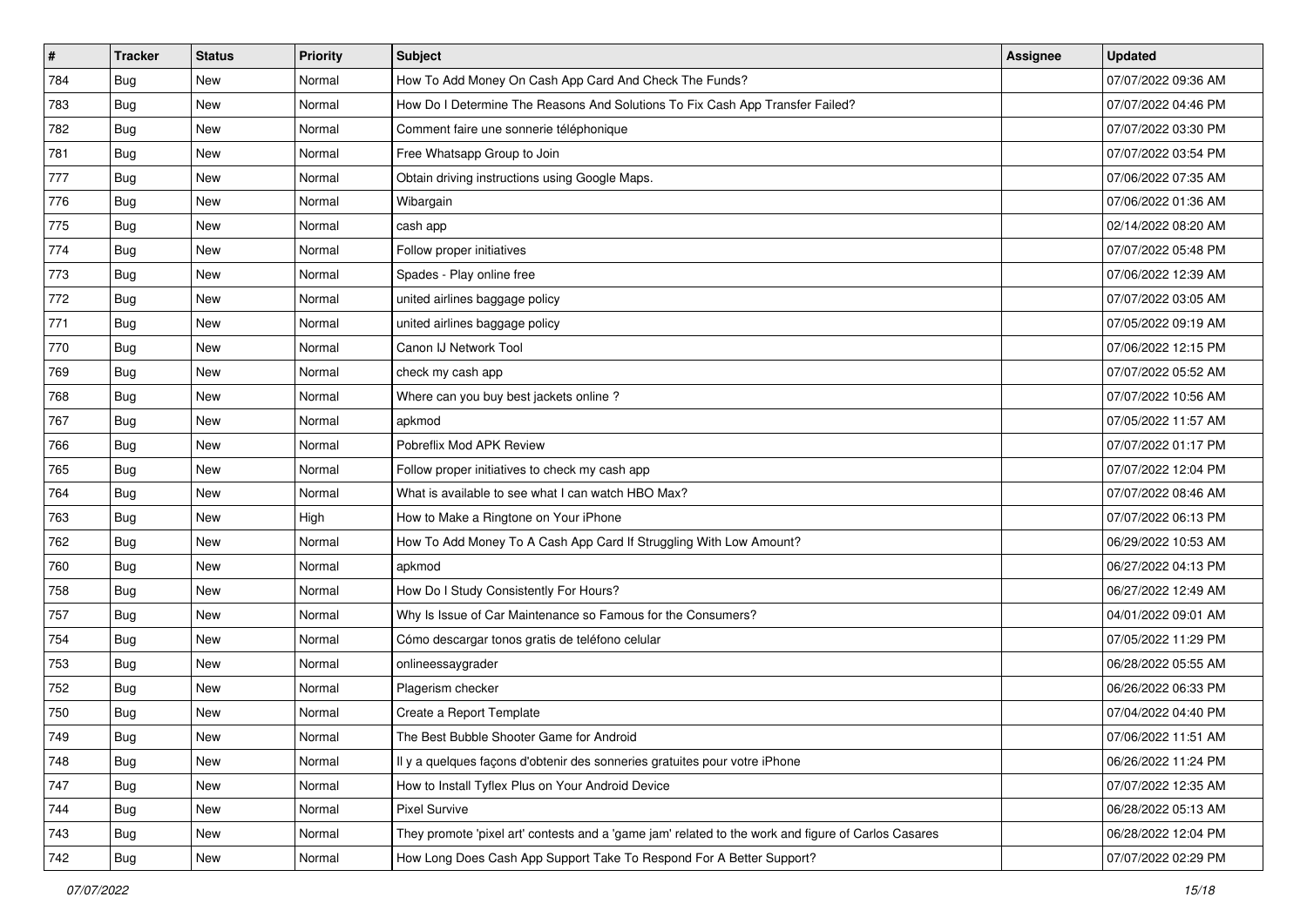| $\sharp$ | <b>Tracker</b> | <b>Status</b> | <b>Priority</b> | Subject                                                                             | <b>Assignee</b> | <b>Updated</b>      |
|----------|----------------|---------------|-----------------|-------------------------------------------------------------------------------------|-----------------|---------------------|
| 741      | Bug            | New           | Normal          | <b>Blockchain Technology Solutions</b>                                              |                 | 07/07/2022 06:25 PM |
| 739      | Bug            | New           | Normal          | law dissertation help                                                               |                 | 06/27/2022 06:12 PM |
| 738      | Bug            | New           | Normal          | How Much Amount Do I Get Using The Referral Code For Cash App?                      |                 | 06/27/2022 03:58 PM |
| 737      | Bug            | New           | Normal          | How Do I Talk To A Live Person At Facebook If Anything Is Doubtful?                 |                 | 06/27/2022 09:59 PM |
| 736      | Bug            | New           | Normal          | I Want to Edit in My Website (transfer-factor.net) Unfortunately, Unable to Edit It |                 | 06/24/2022 07:32 AM |
| 735      | Bug            | New           | Normal          | A quick fix of how to get money back from cash app stocks                           |                 | 07/07/2022 08:55 AM |
| 734      | Bug            | New           | Normal          | DR. STRANGE: Multiverse of Scheduling Madness!                                      |                 | 06/28/2022 07:07 AM |
| 733      | Bug            | New           | Normal          | How does one go about getting a book deal?                                          |                 | 06/28/2022 06:35 PM |
| 732      | Bug            | New           | Normal          | Get rectifications steps about why cash app transfer failed                         |                 | 07/07/2022 08:58 AM |
| 731      | Bug            | New           | Normal          | Avail Of Cash App Customer Service If Unable To Down Cash App Mobile App?           |                 | 07/06/2022 04:50 AM |
| 730      | Bug            | New           | Normal          | Canon IJ Network Tool                                                               |                 | 07/05/2022 07:20 PM |
| 729      | Bug            | New           | Normal          | Canon IJ Network Tool                                                               |                 | 06/28/2022 01:10 PM |
| 728      | Bug            | New           | Normal          | Will Cash App refund money if scammed? Hitches With Optimum Ease                    |                 | 07/07/2022 04:07 PM |
| 726      | Bug            | New           | Normal          | Mobile Application Development Services                                             |                 | 07/06/2022 06:41 AM |
| 724      | Bug            | New           | Normal          | Dial Chime Customer support number for a quick response                             |                 | 07/07/2022 11:24 AM |
| 721      | Bug            | New           | Normal          | Cómo instalar un Mod Apk                                                            |                 | 07/05/2022 08:54 PM |
| 720      | Bug            | <b>New</b>    | Normal          | How does Cash App Phone Number provide a quick treatment?                           |                 | 07/07/2022 09:00 AM |
| 719      | Bug            | <b>New</b>    | Normal          | How Do I Send \$5000 Through Cash App Account With Ease?                            |                 | 07/06/2022 09:30 AM |
| 717      | Bug            | New           | Normal          | Disney Plus Apk - Watch Movies and TV Shows on Your Device                          |                 | 07/07/2022 11:29 AM |
| 716      | Bug            | <b>New</b>    | Normal          | La celebración de un BabyShower.                                                    |                 | 07/07/2022 03:43 PM |
| 715      | Bug            | New           | Normal          | Puppy Playtime Descargar gratis                                                     |                 | 07/05/2022 11:53 PM |
| 714      | Bug            | New           | Normal          | Cuevana 3 Premium - Enjoy Your Favorite Movies and TV Shows on Your Smart TV        |                 | 07/07/2022 12:54 PM |
| 712      | Bug            | New           | Normal          | Tips and Tricks                                                                     |                 | 07/07/2022 12:30 PM |
| 711      | Bug            | New           | Normal          | Human Fall Flat Apk Download                                                        |                 | 07/01/2022 01:14 AM |
| 710      | Bug            | New           | Normal          | Take Necessary Assistance If You Are Unable Activate Cash App Card                  |                 | 07/07/2022 11:03 AM |
| 709      | Bug            | New           | Normal          | How To Load Cash App Card At Walmart Without Having To Face Any Hassle?             |                 | 07/07/2022 06:34 PM |
| 708      | Bug            | New           | Normal          | Efficient ways to proceed with the cash app dispute process?                        |                 | 07/06/2022 02:00 AM |
| 706      | <b>Bug</b>     | New           | Normal          | How Can You Cancel A Cash App Payment Without Any Prior Information?                |                 | 07/07/2022 04:37 PM |
| 705      | Bug            | New           | Normal          | wuxiaworld                                                                          |                 | 07/07/2022 07:52 AM |
| 704      | Bug            | New           | Normal          | Reach support team of Chime Customer Service for instant help                       |                 | 07/05/2022 02:23 AM |
| 703      | Bug            | New           | Normal          | For real-time help, dial Facebook customer service number                           |                 | 07/05/2022 02:40 PM |
| 702      | Bug            | New           | Normal          | Avail Chime Customer Service to know How To Get Chime Bank Statement                |                 | 07/07/2022 05:44 AM |
| 701      | <b>Bug</b>     | New           | Normal          | Why Law Essay Helper UK is Necessary?                                               |                 | 07/06/2022 05:01 AM |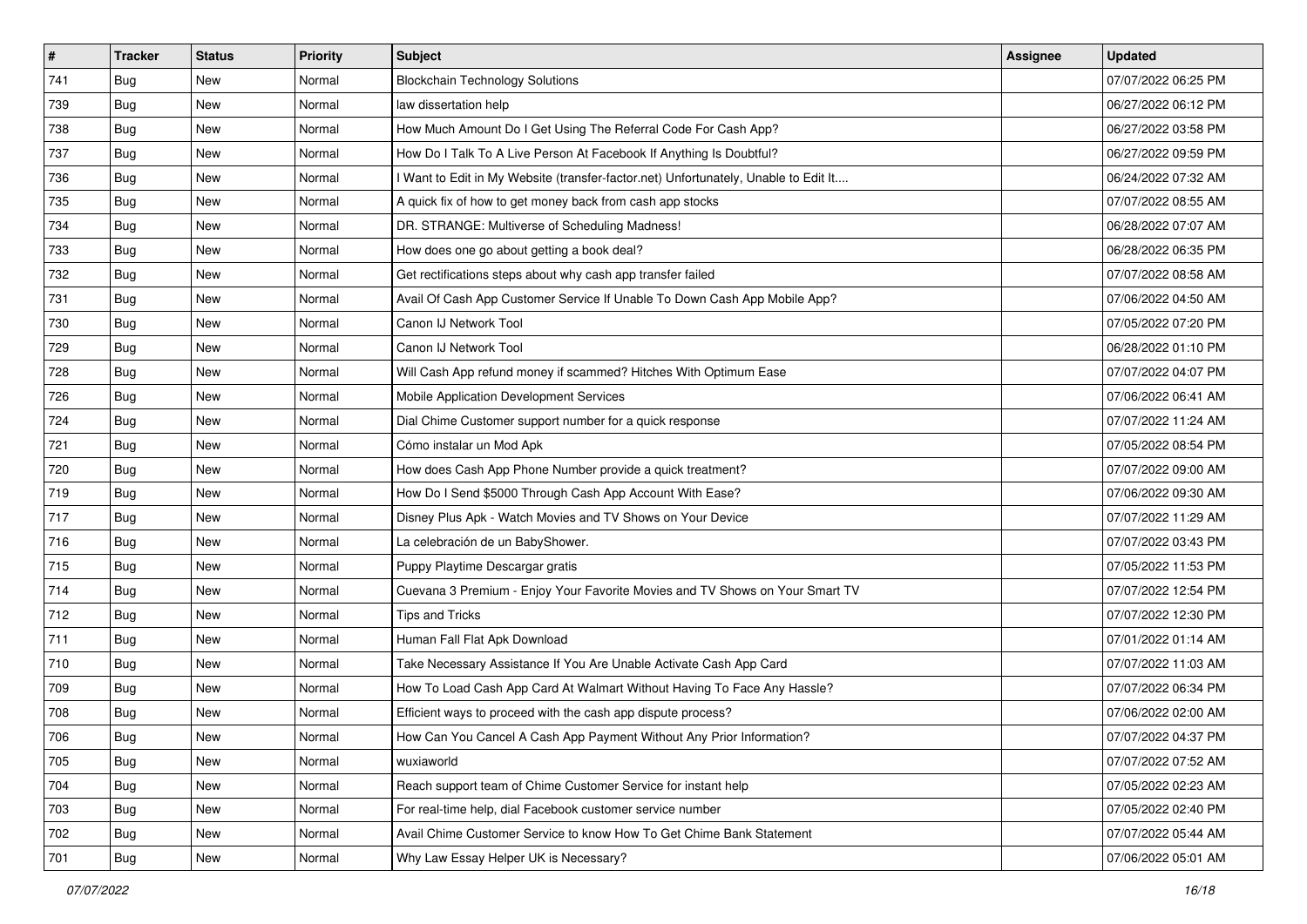| $\sharp$ | <b>Tracker</b> | <b>Status</b> | <b>Priority</b> | <b>Subject</b>                                                        | <b>Assignee</b> | <b>Updated</b>      |
|----------|----------------|---------------|-----------------|-----------------------------------------------------------------------|-----------------|---------------------|
| 700      | Bug            | New           | Normal          | Cómo descargar Poppy Playtime                                         |                 | 04/01/2022 09:30 AM |
| 699      | Bug            | New           | Normal          | Would you be able to utilize Cash App Twitch?                         |                 | 07/07/2022 07:02 PM |
| 697      | Bug            | New           | Normal          | How to Descargar Pura TV For Android                                  |                 | 07/05/2022 03:29 PM |
| 696      | Bug            | <b>New</b>    | Normal          | How to Install the TuMangaOnline App                                  |                 | 07/05/2022 05:37 PM |
| 695      | Bug            | <b>New</b>    | Normal          | Refer Listas IPTV Apk                                                 |                 | 07/07/2022 03:58 AM |
| 692      | Bug            | New           | Normal          | Esports 888b                                                          |                 | 07/06/2022 03:20 AM |
| 691      | Bug            | New           | Normal          | tea garden dublin                                                     |                 | 04/01/2022 09:31 AM |
| 690      | Bug            | New           | Normal          | campervan hire                                                        |                 | 07/05/2022 02:00 PM |
| 689      | Bug            | New           | Normal          | How to use twitch.tv/activate?                                        |                 | 07/07/2022 09:08 AM |
| 688      | Bug            | <b>New</b>    | Normal          | How to use twitch.tv/activate?                                        |                 | 07/07/2022 04:54 PM |
| 687      | <b>Bug</b>     | New           | Normal          | How to use twitch.tv/activate?                                        |                 | 07/07/2022 03:17 PM |
| 686      | Bug            | New           | Normal          | Welcome To The Most Demandable Mahipalpur Escorts Agency              |                 | 07/07/2022 12:50 AM |
| 684      | Bug            | New           | Normal          | Difference between paper map and online map                           |                 | 07/07/2022 05:19 AM |
| 682      | Bug            | New           | Normal          | Does Facebook customer service live chat allow to speak with someone? |                 | 07/05/2022 06:09 PM |
| 679      | Bug            | New           | Normal          | Word Finder helps you to play word games better                       |                 | 04/01/2022 09:34 AM |
| 678      | Bug            | New           | Normal          | How to be a winner in buidnow gg                                      |                 | 07/06/2022 10:43 AM |
| 677      | Bug            | New           | Normal          | Logo Design Services Near Me                                          |                 | 07/07/2022 02:44 PM |
| 676      | Bug            | <b>New</b>    | Normal          | Does Facebook customer service live chat allow to speak with someone? |                 | 04/01/2022 09:39 AM |
| 675      | Bug            | New           | Normal          | What Are Smart Tactics To Fix Cash App Transfer Failed Hurdles?       |                 | 06/27/2022 09:51 AM |
| 673      | Bug            | New           | Normal          | Learn the basics of pixel art - Clear grid                            |                 | 07/06/2022 01:32 PM |
| 672      | Bug            | New           | Normal          | The easiest way to delete ringtones on iPhone                         |                 | 07/07/2022 09:20 AM |
| 670      | Bug            | New           | Normal          | JTWhatsApp Apk - The New and Improved WhatsApp                        |                 | 07/07/2022 10:17 AM |
| 668      | <b>Bug</b>     | <b>New</b>    | Normal          | Get to know Cash App Refund Process here                              |                 | 07/05/2022 05:09 PM |
| 667      | <b>Bug</b>     | New           | Normal          | What Is a Ringtone?                                                   |                 | 07/04/2022 09:55 AM |
| 666      | Bug            | New           | Normal          | 470+ pages à colorier de Noël                                         |                 | 07/06/2022 01:35 PM |
| 664      | Bug            | New           | Normal          | Tea TV Apk Download - The Best Way to Watch Movies Offline            |                 | 07/06/2022 09:58 AM |
| 662      | <b>Bug</b>     | New           | Normal          | Oreo TV Download - The Easiest Way to Watch Live TV                   |                 | 07/05/2022 12:10 PM |
| 661      | Bug            | New           | Normal          | Turbo VPN MOD APK Download                                            |                 | 07/05/2022 11:24 AM |
| 660      | Bug            | New           | Normal          | Anchovies Nutrition Facts And Health Benefits                         |                 | 04/01/2022 09:40 AM |
| 659      | Bug            | New           | Normal          | Olive Oil Properties And Health Benefits                              |                 | 07/07/2022 11:36 AM |
| 658      | <b>Bug</b>     | New           | Normal          | Watermelon Nutrition Facts And Health Benefits                        |                 | 07/07/2022 01:10 PM |
| 657      | Bug            | New           | Normal          | Coconut Nutrition Facts And Health Benefits                           |                 | 07/07/2022 08:23 AM |
| 656      | <b>Bug</b>     | New           | Normal          | Kiwi Nutrition Facts And Health Benefits                              |                 | 07/05/2022 04:52 AM |